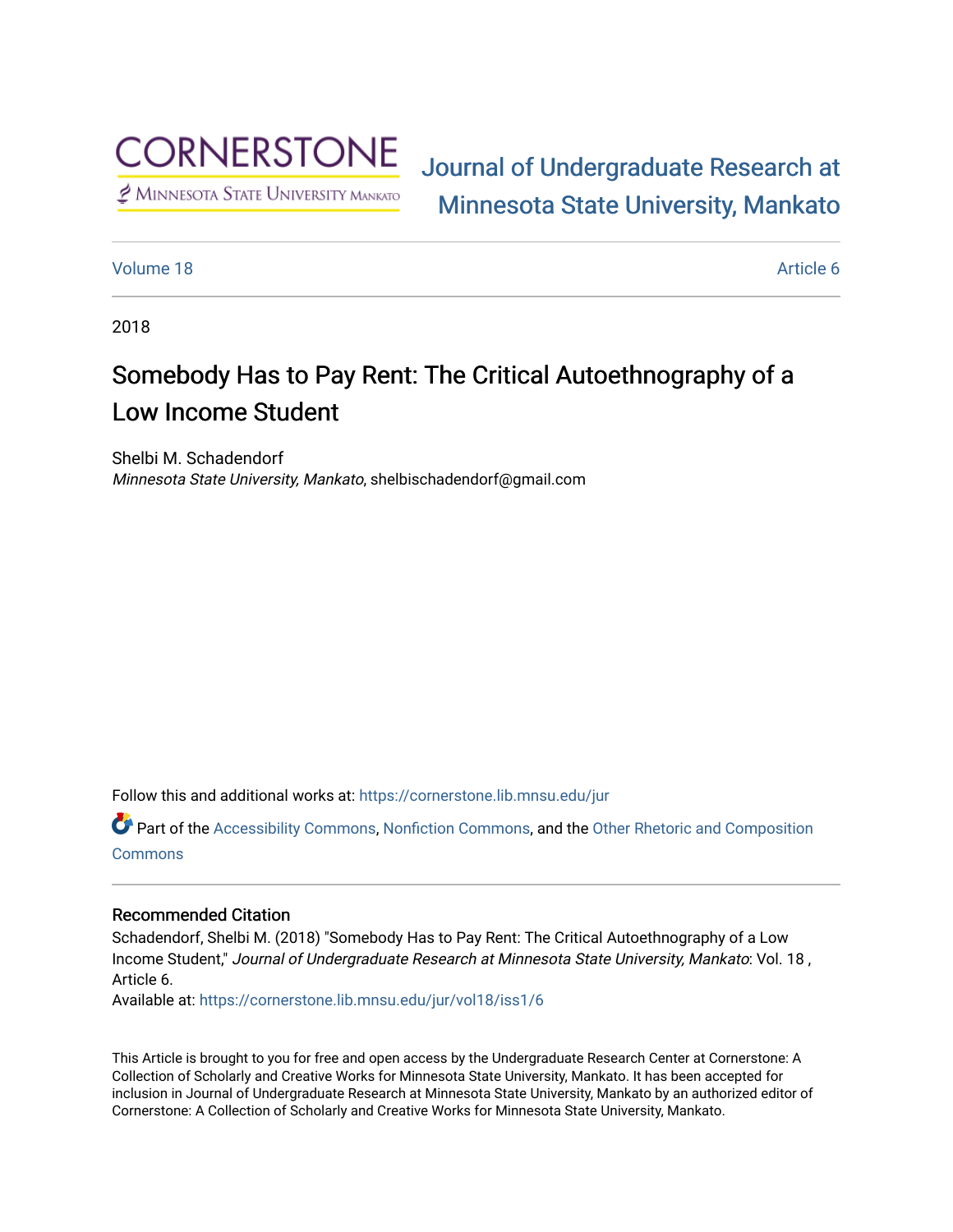# Cover Page: What Changes I Made

I only changed the recommended corrections provided to me by the editors, which included replacing the abstract text in the PDF with the text used for my submission and minor typos.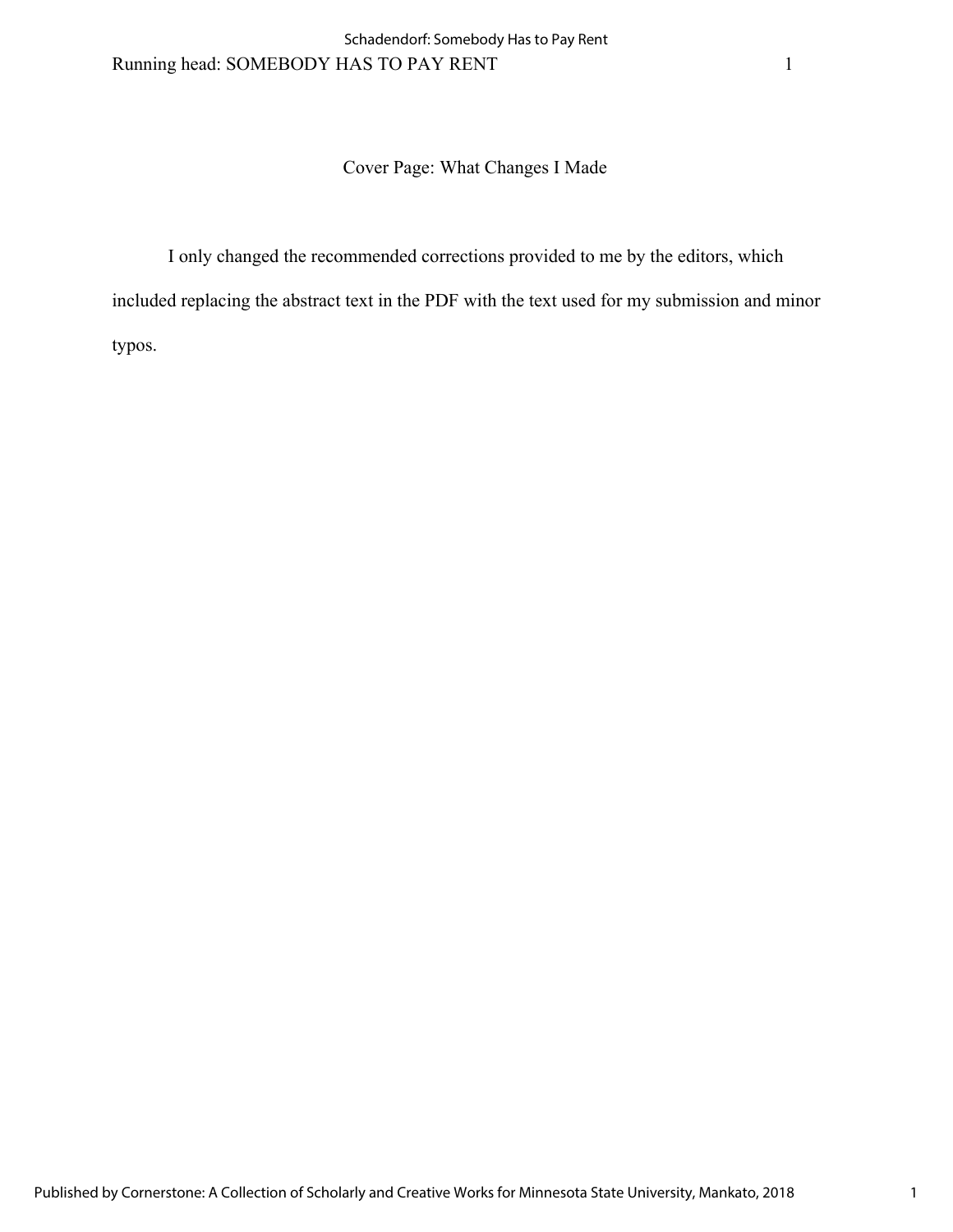Somebody Has to Pay Rent:

The Critical Autoethnography of a Low Income Student

Shelbi Schadendorf

Minnesota State University, Mankato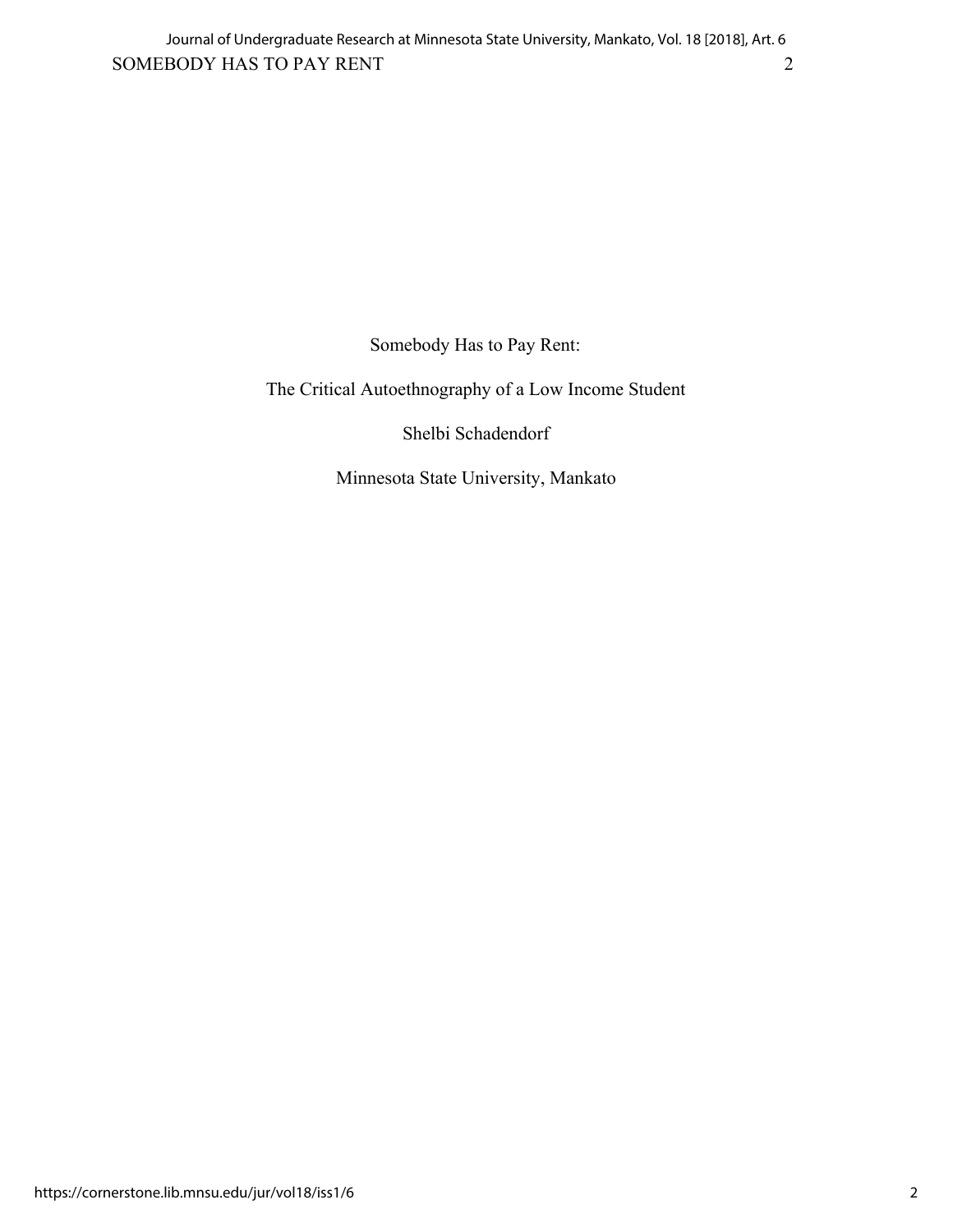#### Abstract

Conducted through the qualitative research method of autoethnography, and presented through the lens of critical analysis, this study explores the oppressive experience as a low income student in an institute of higher education. Written as an attempt to make the struggle as a low income students more visible, the focus of this study is both an exploration into the commodification of higher education and the culture surrounding how we treat, or don't acknowledge, low income students.

Through the presentation of the author's experience as an autoethnography, the insight gained from first hand experience can be shared through an accessible, but still academic, medium. By reflecting on this experience using the critical paradigm, the oppressive nature a low income student has with their institute of higher learning is revealed, explored, and critiqued. The results of this study have shown that while some institutes of higher education may be skillful in attracting low income students, they are not necessarily equipped to serve low income students. Even more troubling, on an interpersonal level its entirely possible that those who serve the institute may not even be aware enough to recognize, considerate enough to care, or empathetic towards understanding low income students.

*Keywords:* autoethnography, class, education, low income students, critical theory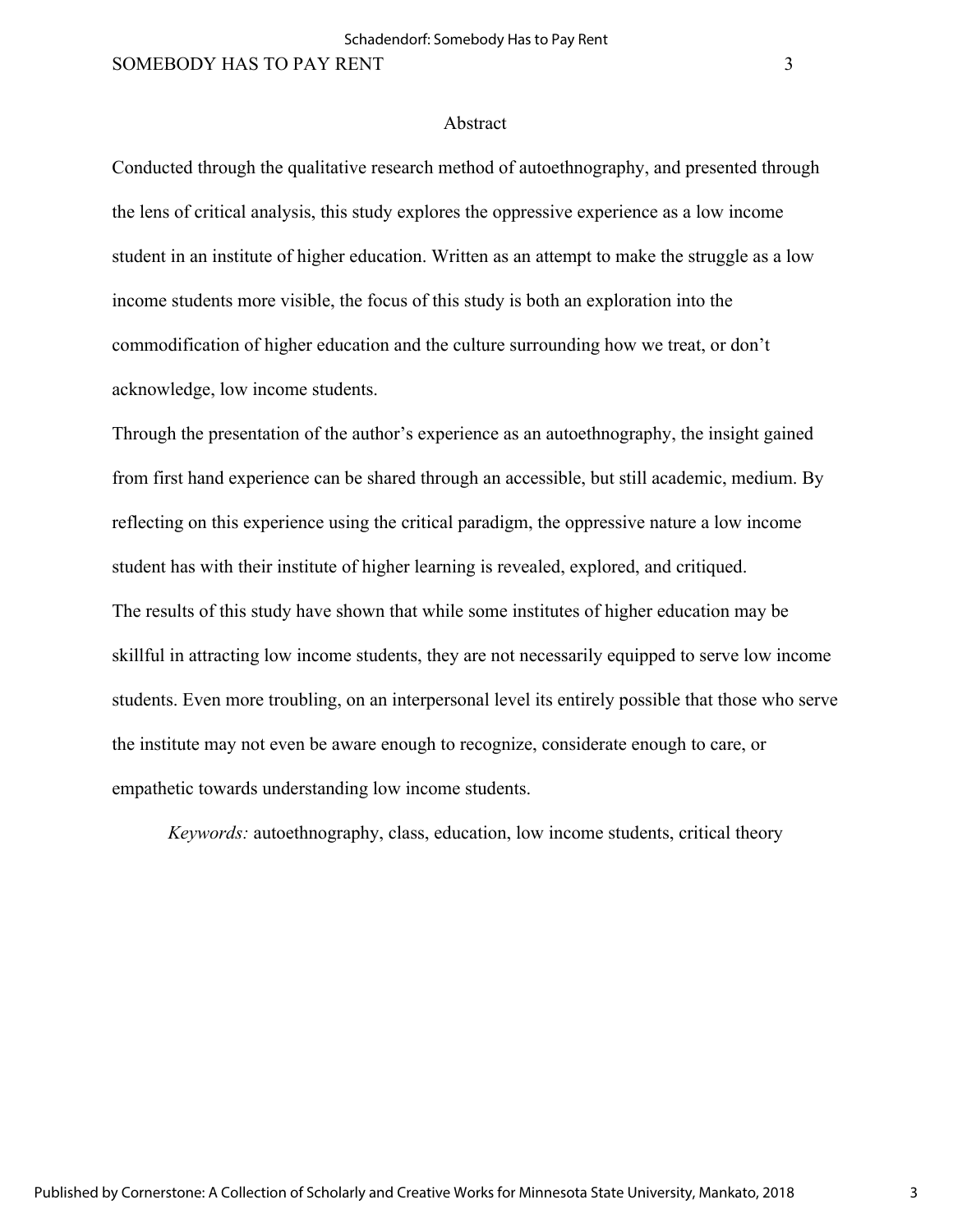# Author's Biography

Shelbi Schadendorf graduated from Minnesota State University, Mankato in May 2018 with her Bachelor of Science in Communication Studies and Marketing. During her time at her university she studied abroad in Scotland and South Korea at the University of Stirling and the University of Seoul, respectively. Her areas of interest in academic and research pursuits include international relations, immigration, class, and gender.

Post graduation, Shelbi will be serving as an English professor in the Republic of China through the Peace Corps.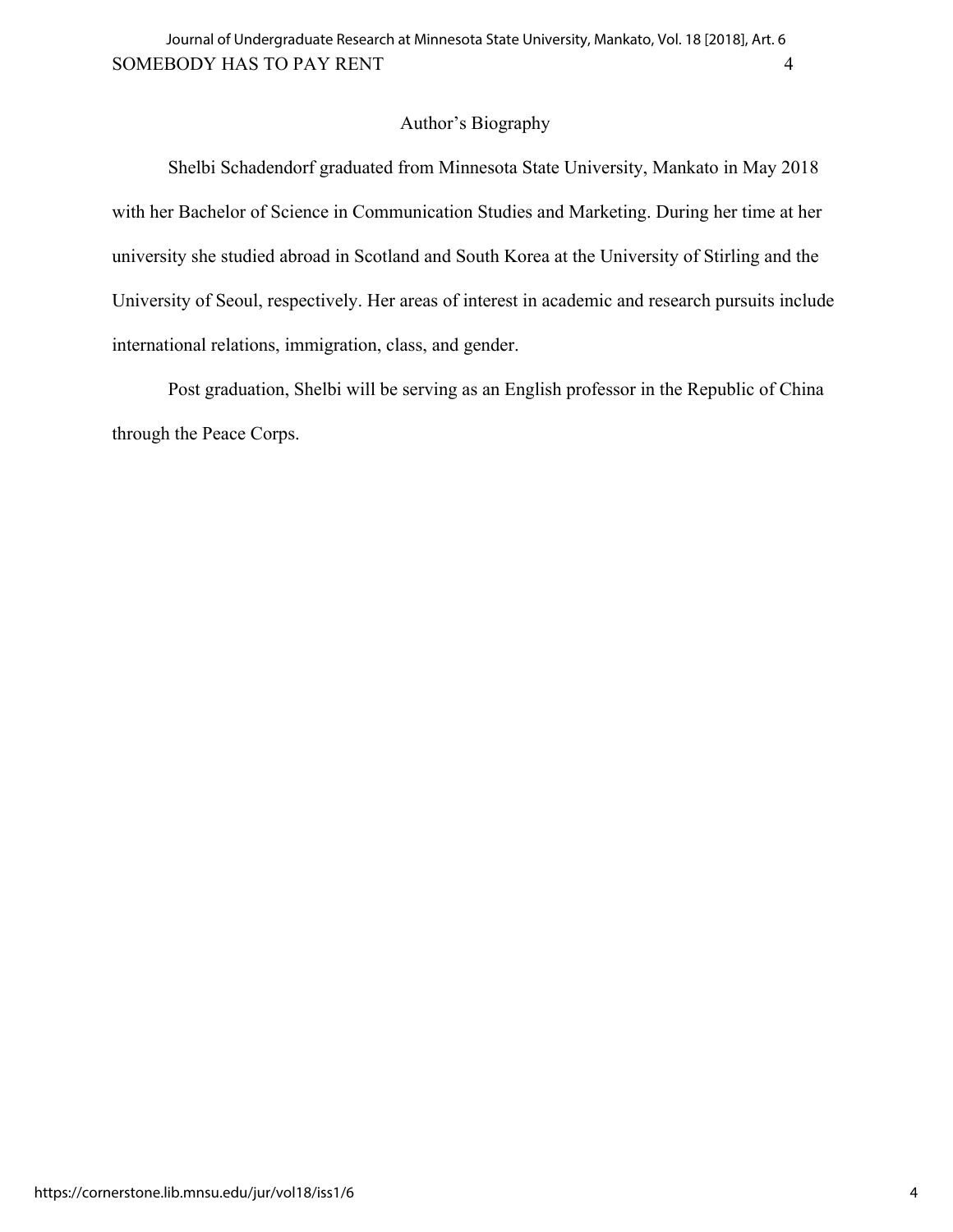#### Somebody Has to Pay Rent:

## The Critical Autoethnography of a Low Income Student

I wanted to go to college in the big city. After I looked at the annual cost of tuition alone, I never even applied. This was how my next stage of life was chosen for me: I researched price, compared it against the scholarships I would receive if I went, and ultimately went to the public university that offered me largest lump sum in comparison to their total price. My relationship with higher education from the very beginning has always come down to money; where I went, the majors I chose, how I lived, what classes I picked out. Could I still work 40 hours on this class schedule? If the textbook is only used for a few assignments, can I afford to let my grade suffer but avoid the charge it would create on my credit card? If they took away my in-state tuition scholarship, would I just have to quit school?

My family has always reassured me that my education is an investment. Though I may spend money I don't have now, I'll get it back in time in the form of better paying opportunities. No doubt, nearly every student that has walked my campus has heard this line in some form or another. Universities prey on this notion- that education is the quickest, most successful way to improve your quality of life. Business students in particular have been known to attribute the value of their education directly to a belief that said education will result in future employment opportunities (Taylor, Hunter, Melton, & Goodwin, 2011). Perhaps none believe this notion more strongly then those looking to find class mobility through education.

Though perpetuating a message that their services will improve life is not intrinsically immoral, the predatory nature with which many high dollar institutions target low income families and students is incredibly damaging. Even institutions with so-called, "low cost" tuition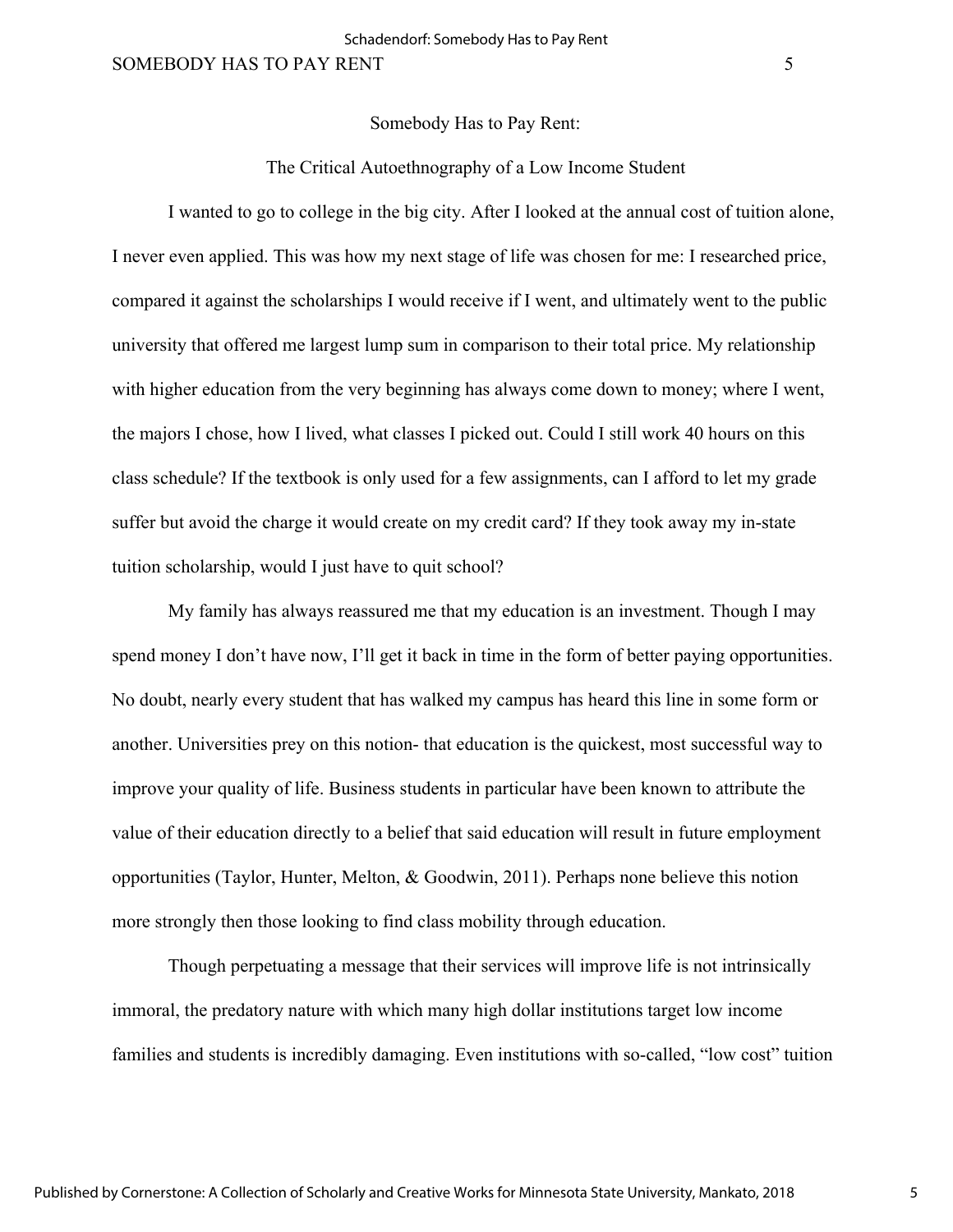# SOMEBODY HAS TO PAY RENT 6 Journal of Undergraduate Research at Minnesota State University, Mankato, Vol. 18 [2018], Art. 6

rates often abandon those virtues the moment a low income student is enticed through the door. On average only 36 percent of a public four year university in-state student's total budget is even used towards those tuition and fees (Berg, 2010). I certainly experienced this at my own, "low-cost" university, and spent the majority of my years in a program where my status as a low-income student was proven over and over again to be uncared or unconcerned for.

Through a critical autoethnography, a form of research which, "...describes or analyzes personal experiences to better understand a cultural event," (Croucher & Cronn-Mills, 2015, p. 137) I hope to describe and analyze my own experience as a low income student in an institution founded on the contradiction between the public good of education and the commodity education has become. The critical method is appropriate for the topic, as my experience was entirely controlled by the power in which my university held over me, and the oppressive nature I found many of my classrooms to exhibit towards low-income students. In regards to the autoethnographic nature of this research, I found the lack of visibility of low-income student experiences one of the very things that made my situation so much worse. After all, in 2012, only 51% of low income high school graduates even went on to a 2 or 4 year university (compared to 81% of their high income counterparts) (Pew Research Center, 2014). For this reason, I find the sharing of my own experience to be a powerful aid towards those who find themselves in similar economic situations, or the situation to help low-income students.

In short, critical theory is a theoretical paradigm entrenched in the study of power. In particular critical theory is often used as a lense to examine the abuse of power, or the symbiotic relationship between oppression and power. The purpose of this is most often to shine light on cultural instances of imbalanced power, and whose noblest ambition would be to hope in doing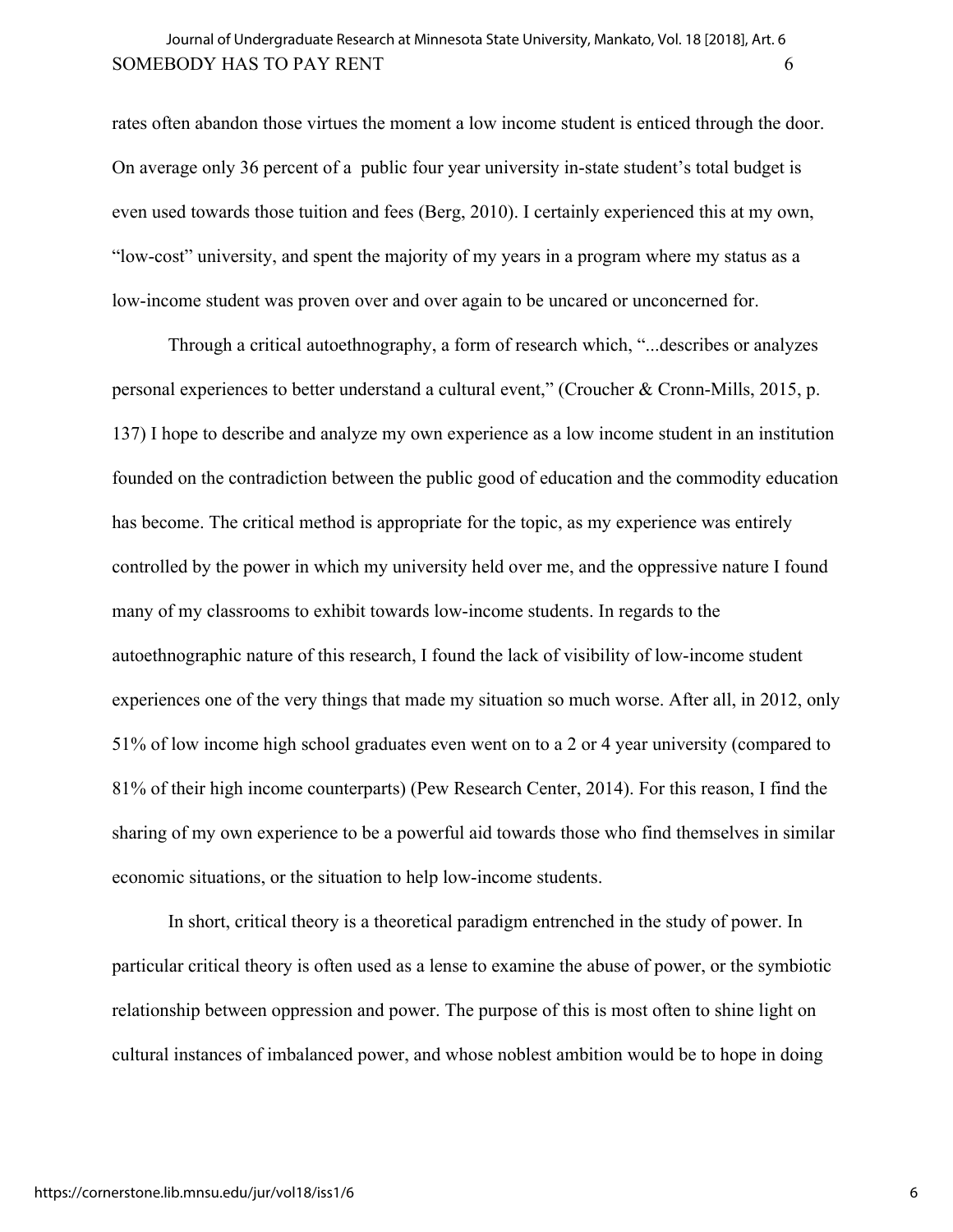## Schadendorf: Somebody Has to Pay Rent

# SOMEBODY HAS TO PAY RENT 7 7

so change these injustices. Critical theory is meant to critique reality, point to the flaws, relate them back to the concept of power, and then provide evidence that the power is misplaced and misused in order to enact change. It's a theory used often in discussions of concepts involving social and cultural identity- such as gender, race, and of course, class (Dimock & Cole, 2016).

One approach to critical theory that heavily focuses on class is the use of Marxist theory as a critical lense. Perhaps the most prevalent and studied class-based theoretical approach to the world, Marxism is only one of many ways to interpret critical theory. While Marxism will not be the sole version of critical theory used in this research, many of its theories are particularly important to understanding class in a critical way. One such principle is the concept that the general public consciousness is shaped by many institutions such as religious, social, or political entities. From a Marxist perspective, "...each of these institutions/networks provides information to the public that is in some way filtered or controlled to favor a particular worldview favored by the state or controlling bourgeoisie (Croucher, 2016, p. 42)." Essentially asserting that our world is designed to keep the wealthy powerful, and the lower classes oppressed (Croucher, 2016).

Autoethnography is a form of research that places high value in personal experience. Many describe it as a method which combines the characteristics of an autobiography and an ethnography. In an autobiography, an author retells their past experiences, in particular those which they have found to be of great impact on their life. In an ethnography, a researcher studies a culture by becoming participants or observers in said culture (Goodall, 2001). Autoethnographies use the personal reflection of an autobiographer and the submersive cultural research of an ethnographer to form analytical, descriptive research on a lived experience (Ellis, Adams, & Bochner, 2010).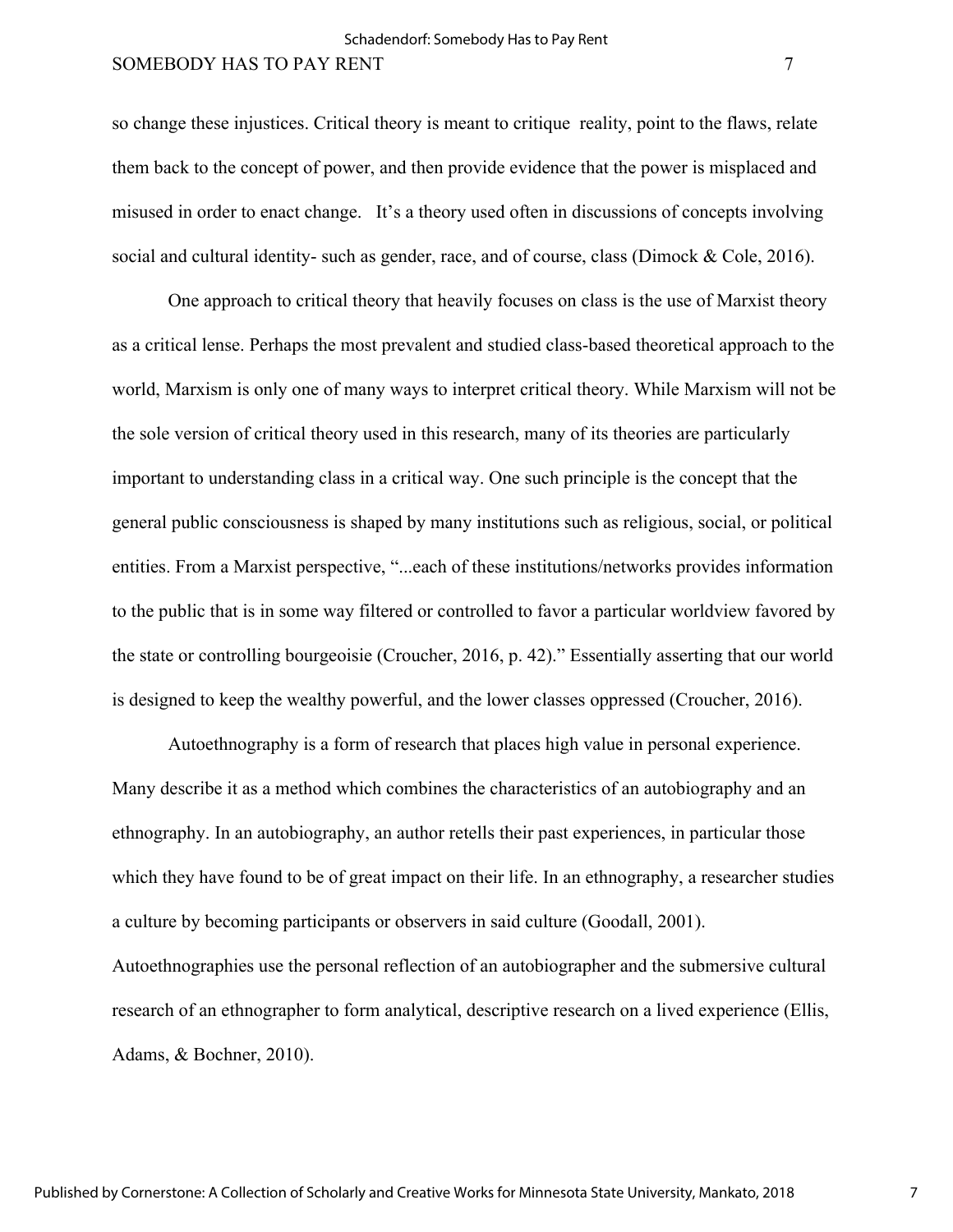#### **Literature Review**

I am researching the experience of low-income students in an institute of higher learning, in the hopes of extrapolating on oppression and identity through a critique of my own experiences. For this research, a background on class, both as a general concept and its role in communication, and higher education's place in society plus its relationship with capitalism, are important to understand. At this intersection between class and education we find the last piece of necessary knowledge, a background on the low income student.

#### **Class**

Class as a socioeconomic concept is broadly studied, and as such has been defined in a multitude of ways. In this research, I will be using the definition of class as, "...one's position in the economic hierarchy in society that arises from a combination of annual income, educational attainment, and occupation prestige" (Kraus, Park, & Tan, 2017, p. 423). Beyond this however, I will be referring to the social aspect of class, the behavioral and cultural parts of class that can only be identified in a more qualitative regard. There is a particular importance to these aspects of class, and the concept of social class signals, "...behaviors that provide information about a person's income, educational attainment, or occupation status (Kraus, Park, & Tan, 2017, p. 422)." The way class reveals itself in this way is just as large a dilemma in how class affects day-to-day life as the actual dollar amount in one's bank account.

No theoretical framework has as deep and entwined of a history on class as Marxism. A modern expert in class and class research, sociologist Erik Olin Wright has said of Marxism, "Whatever one might think of its scientific adequacy, classical Marxism is an ambitious and elegant theoretical project in which class analysis provides a central part of the explanation of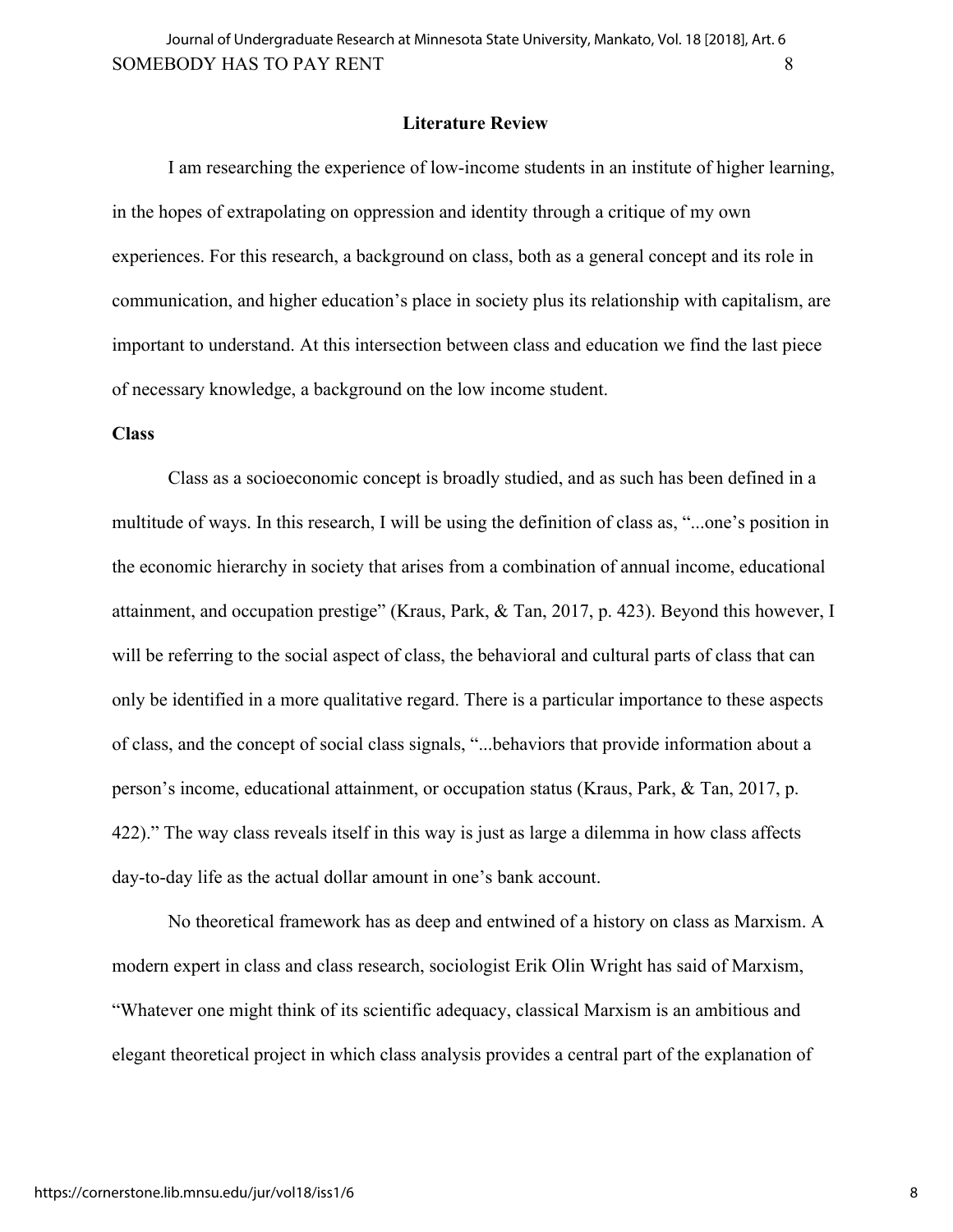what can be termed the epochal trajectory of human history (Wright, 2000, p. 1)." This tenant of Marxism, that class is directly linked to all struggle and facets of progress (or the lack thereof), is critical to understanding the ramifications class has on all of us.

**Class and communication**. Class and communication are related in two ways, first, how we communicate class, and second, how class affects our communication. Researchers Kraus, Park, and Tan (2017) assert that how we communicate class can be divided into three basic categories, two nonverbal and one verbal; body, culture, and voice. The first of these three categories, body, is comprised of kinesic behavior and physical appearance. The second, culture, includes sartorial choices, leisure activities, and preferences. The third, voice, consists of both linguistic and paralinguistic cues, plus word choice. These three categories are also known as class signaling or social class signals.

Out of these signs of social class, or how we communicate class, comes how class affects our communication. In the communication of class, often there is the creation of group boundaries, in the form of sorting, stereotyping, and class conflict. Group boundaries then lead to the ultimate aggregator of social economic inequality; dehumanization, strategic sharing, and the justification of classist ideology (Kraus, Park, & Tan, 2017). It truly becomes a vicious cycle, we communicate our class through our behaviors, those forms of communication separate us, we continue to have even more separate and unique behaviors based on our class, and these separate us further.

Despite the very serious effect class has on how we communicate, far less has been researched or written about on class than its close social identity relatives, like race or gender. This is especially true in a sociological or qualitative context in academia (Fiske & Markus,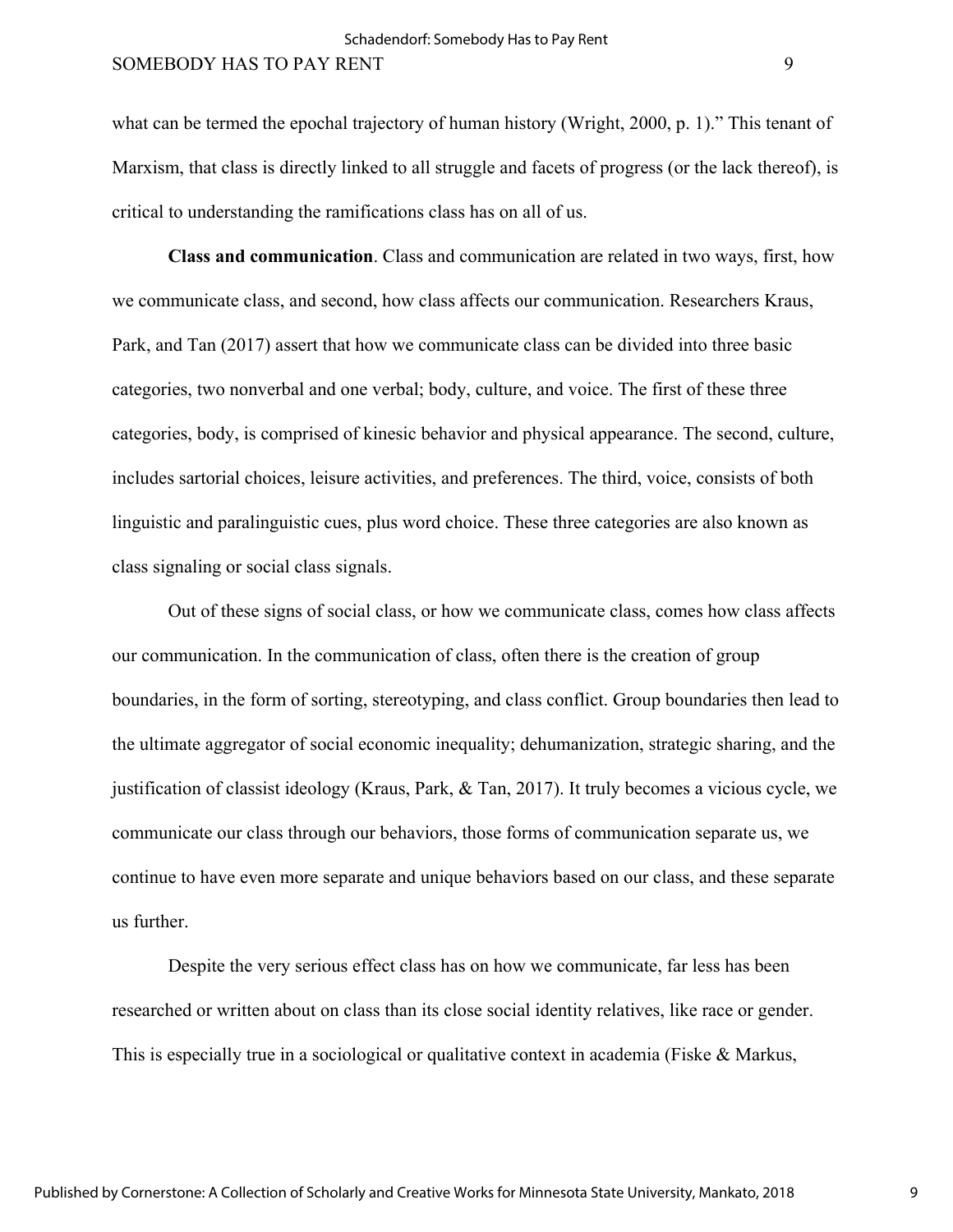2012). This in and of itself offers us insight as to how we view and think about class. Unlike identify factors like race or gender (both characteristics of personhood that are recognized as important in nearly all legal, political, or official capacities within the United States), class status is not considered salient. While true that class status can be much harder to recognize than the physical characteristics that race and gender can often provide us, as the previous section on class signaling asserts, class nevertheless finds ways to permeate our everyday lives through even our most basic communication.

#### **Higher Education**

Education has long been viewed as the ultimate ladder for economic mobility in the United States. This mobility, and the affiliated notion that through hard work anything is possible, could be considered by many the very definition of the notorious, "American Dream" that has been so pervasive in our country's narrative. In recent decades, this promise of mobility has shifted from education generally to postsecondary education specifically. Higher education has, at least in the public mind, become a necessary prerequisite to financial stability.

The following are some basic statistics on education in the United States. From 2005 to 2015, there was a 14 percent increase in enrollment for degree-granting postsecondary institutions (raising the total number of enrollment from 17.5 million students in 2005 to 20 million in 2015) (U.S. Department of Education, 2018). The 6 year-graduation rate for first-time, full-time undergraduate students seeking a bachelor's degree at a 4-year degree-granting institution between fall 2009 and 2015 was 59%. This is to say that 59% of all students who began a bachelor's degree in 2009 from a 4 year institution, graduated with a bachelor's degree from the same institution by 2015. However, that 6 year graduation rate was 59% for public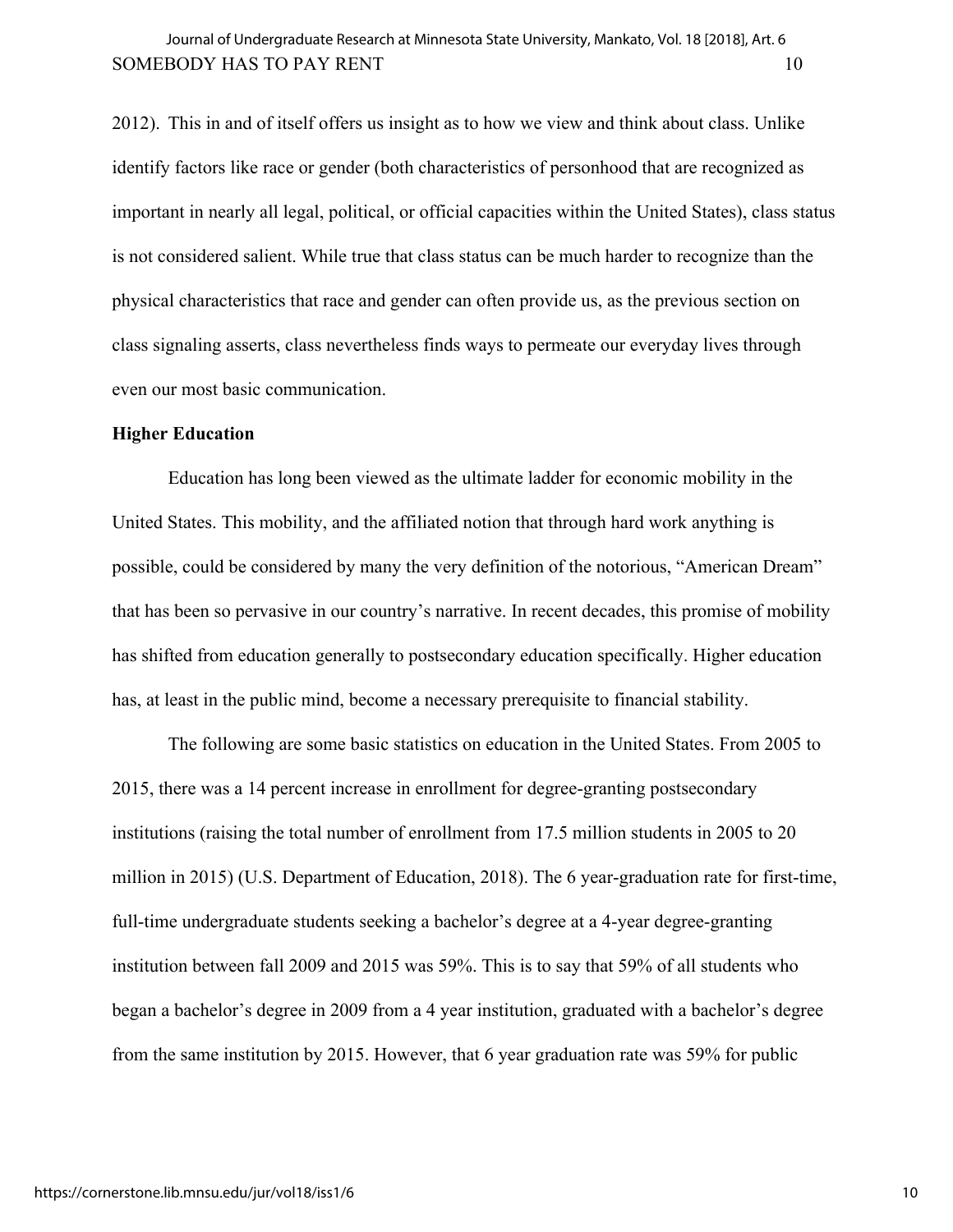institutions, 66% for private nonprofit institutions, and 23% for private for profit institutions (U.S. Department of Education, 2017). In 2014-2015, the average cost of attendance for a single year at a postsecondary institution (which includes total tuition, fees, room and board rates charged for full-time undergraduate students) was \$21,728. This same cost of attendance averaged \$16,188 at public institutions, \$41,970 at private nonprofit institutions, and \$23,372 at private for-profit institutions. After adjusting for inflation, the average increase in this cost of attendance between the 2004-2005 school year and the 2014-2015 school year rose 33% at public institutions, 26% at private nonprofit institutions, and decreased 18% at private for-profit institutions (U.S. Department of Education, 2016).

**The commodification of education.** Education has, traditionally, been viewed as a type of public good. Something that is widely available, and free for citizens to utilize. In living memory however, higher education has turned into a booming business. Judson and Taylor (2014) lamet that there is a, "...diminishing view of higher education as a public good (i.e., a shared resource and responsibility) as opposed to the view of higher education as an (individually purchased) private commodity" (p. 52). In today's society, 72% of U.S. adults believe that individuals should bear, "a lot" of the responsibility for having the right skills and education for success in the economy. Only 52% of U.S. adults believe this responsibility should fall on colleges and universities, and even fewer believe it should fall on employers (49%) or the state or federal government (40% and 35%, respectively) (Pew Research Center, 2016). This data would support the claim that today's public simply does not regard higher education as a shared responsibility.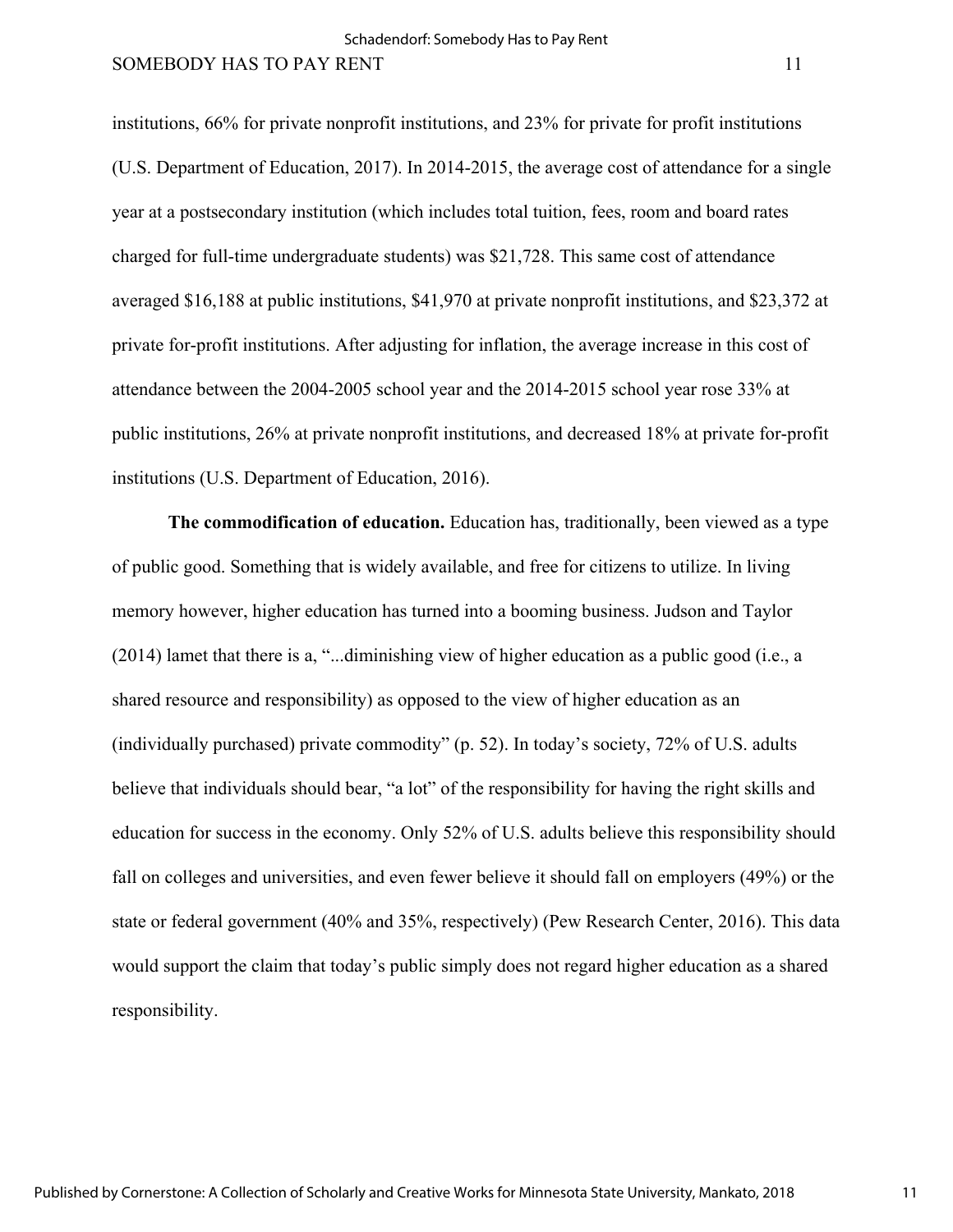**Universities and capitalism.** The concept of education as a paid-for good is, obviously, a capitalist one. The relationship all education has, but particularly higher education, with capitalism (both in its place within a capitalist society, and the way we educate about capitalism) is a complex and sordid beast. Bill Bigelow, curriculum editor of the nonprofit public education reform organization Rethinking Schools, reflects on this relationship in a 2012 interview,

[Capitalism is]... the economic system that so many of us take for granted; it's everywhere and nowhere- the context within we live our lives, and yet invisible. So much of he official school curriculum teaches students to not-think. And the curriculum especially teaches students to not-think about capitalism. Obviously, it's totally off-limits to question capitalism, but really the idea is to teach kids to ignore it. Isn't it a "basic skill" to be able to think clearly about the nature of the economic system that shapes how we produce and distribute goods, how we organize work, how we allocate wealth, how we appropriate nature? As I mentioned earlier, it seems especially important for students to think critically about capitalism because capitalism privatizes the rewards but socializes its ecological impact. (Bigelow & Sanchez, 2012)

This notion of privatized reward but sociological impacts is a reoccuring theme for many scholars who believe in a socialist reform of education.

**Goals of education.** The very nature of a public resource is to provide benefits to the entire public. So is it true of the purpose of public education. However, as American society turned from a collectivistic culture to a highly individualistic one, the responsibility of children's upbringing too transformed from that of the village to that of each individual family. This has reflected itself in elementary and secondary public education, with a family's tendency to only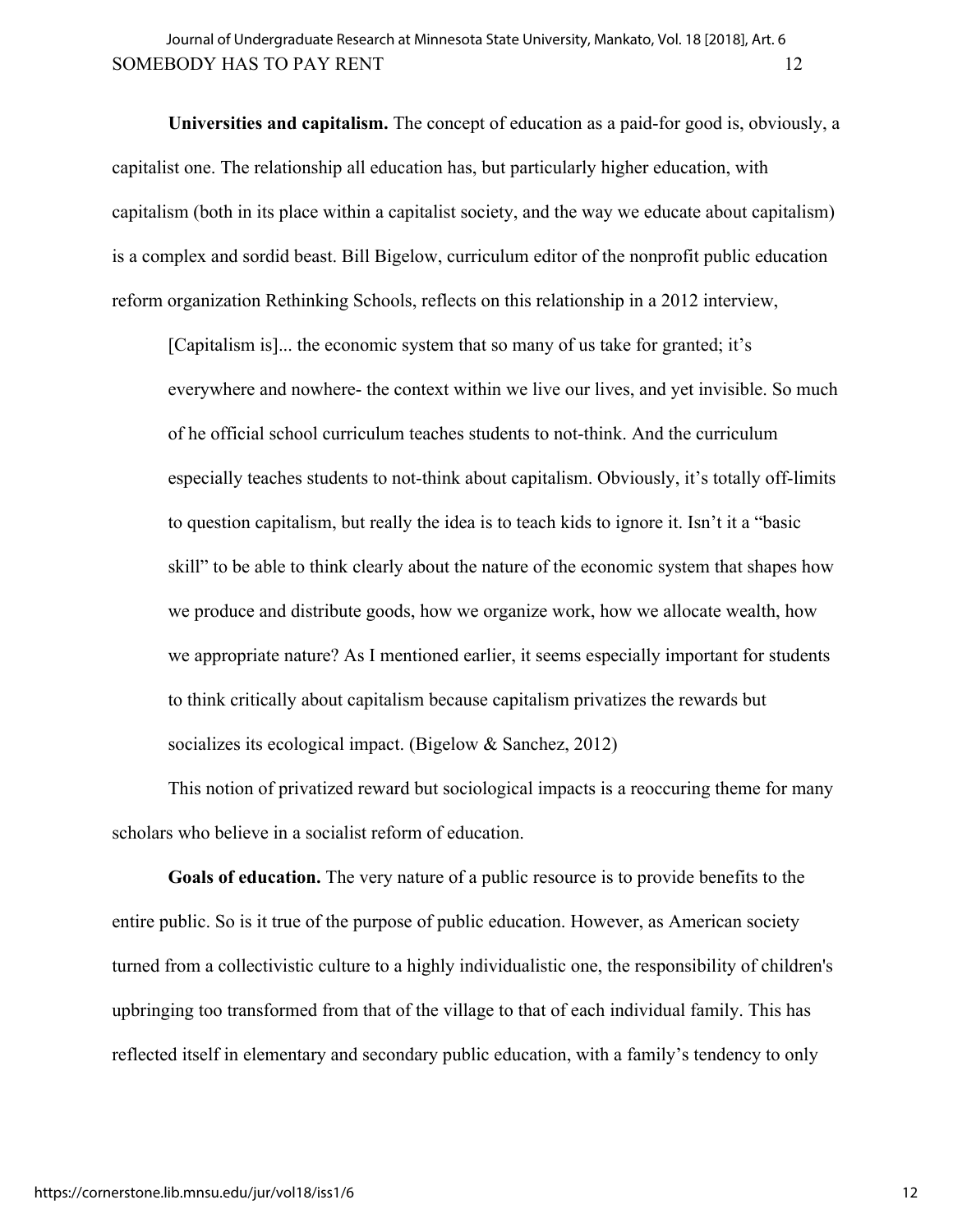take interest in the education of their own child. This creates a paradox that education must simultaneously be a public service and cater private gains or reward individually to each child. This paradox, and the tension and issues it creates, doesn't stop at early education. It continues into higher education, exasperated by the fact that students pay individually for their education but receive a service divided among many, many others (Grubb & Lazerson, 1982; Berg, 2010). Scholars such as Grubb and Lazerson (1982) point out that so long as the motives for education remain individualistic, the outcome will persistently be distorted.

#### **Low Income Students**

"Statistically, the least academically qualified students from wealthy families have as much chance of going to college as the highest performing kids from lower-class (Berg, 2010, pp. xi)."

At the crossroads of the past two sections, class and education, stand the students most affected by these two components of our society, low income students. General statistics on low income students are hard to come by, and statistics relevant in their recency are even more rare. However, the U.S. Department of Education define Pell Grant recipients as low income, and has a more plentiful database on these students. The U.S. Department of Education explains Pell Grants as the following:

Student eligibility for the Pell Grant Program (and other federal aid programs) is determined via the Free Application for Federal Student Aid (FAFSA), from which each applicant's Expected Family Contribution (EFC) is calculated. To determine the amount of federal aid a student is eligible to receive, the EFC formula takes into account a family's taxed and untaxed income, assets, and benefits as well as other factors (such as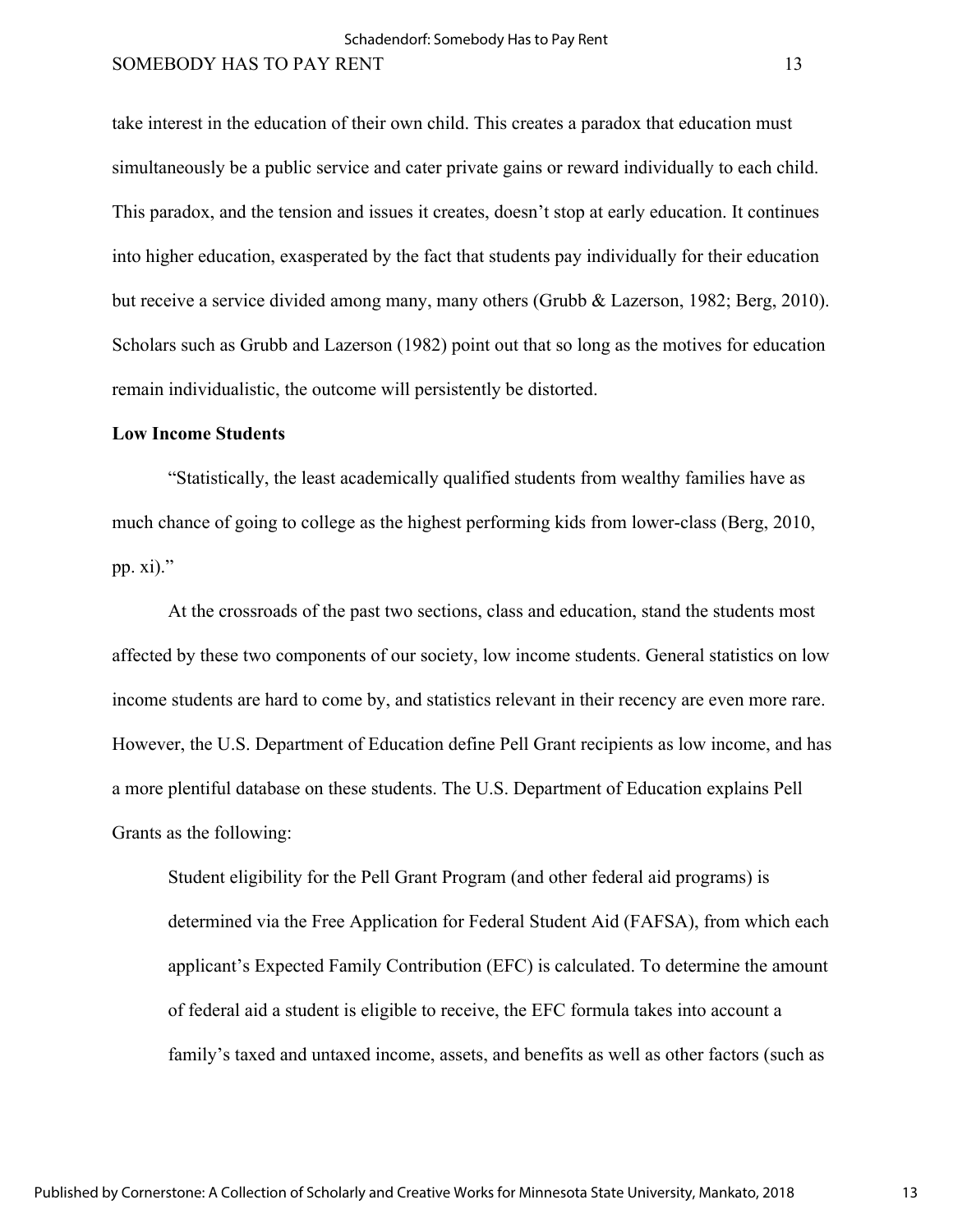family size and the number of family members attending college during the same academic year). If a student's EFC is lower than the student's total price of attendance (i.e., tuition and fees, books and supplies, and living expenses), the student may be eligible for need-based federal financial aid, including a Pell Grant. (U.S. Department of Education, 2015)

Using the Pell Grant as a means to classify low income students opens up the definition of low income to those who may not fit the label in a broad economic sense, but may possibly feel the effects in their sociocultural environment. For example, it is possible for a student in the top 50% of family income to receive a Pell Grant- but only if the cost of their school is so exorbitant that their family income does not cover the entirety of its cost. While certainly not low income in a strict economic sense, these students may quite possibly be in an institution where their economic status is far lower than their peers. This would result in the potential for similar class discrimination that their more traditionally defined low income counterparts would face.

That being said, it is a slippery slope to lump in those who face true economic hardships with rich individuals who just have super rich friends, and call them both disadvantaged. This means of classification also results in a little less than half of all undergraduate students being considered low income. Compare that to a study of 1995-1996 that defined low income as those whose family income was below 125 percent of the federally established poverty level for their family size, and found only 26 percent of all undergraduates could be classified as low income (U.S. Department of Education, 2000).

**Pell grant recipient demographics.** With that disclaimer out of the way, Table 1 outlines statistics on Pell Grant recipients (and by association, low income students) from 2011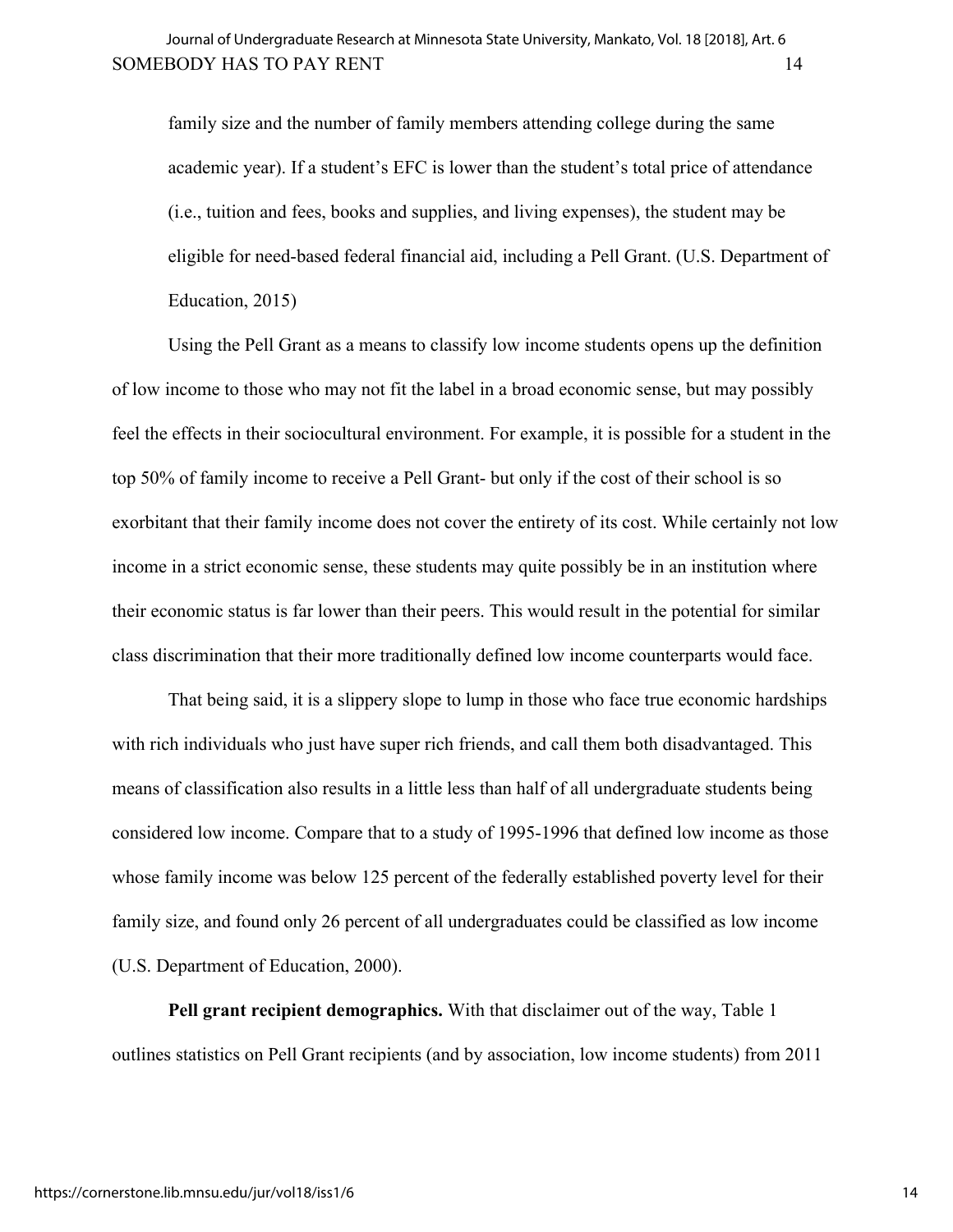to 2012. Please note that in the 2011-2012 school year 9,444,368 students were identified as Pell Grant recipients (U.S. Department of Education, 2015). Since estimates of total student enrollment in all post secondary institutions in this time frame waver around 20 million, we can estimate that a little less than half of all students in the 2011-2012 school year are Pell Grant recipients (U.S. Department of Education, 2018).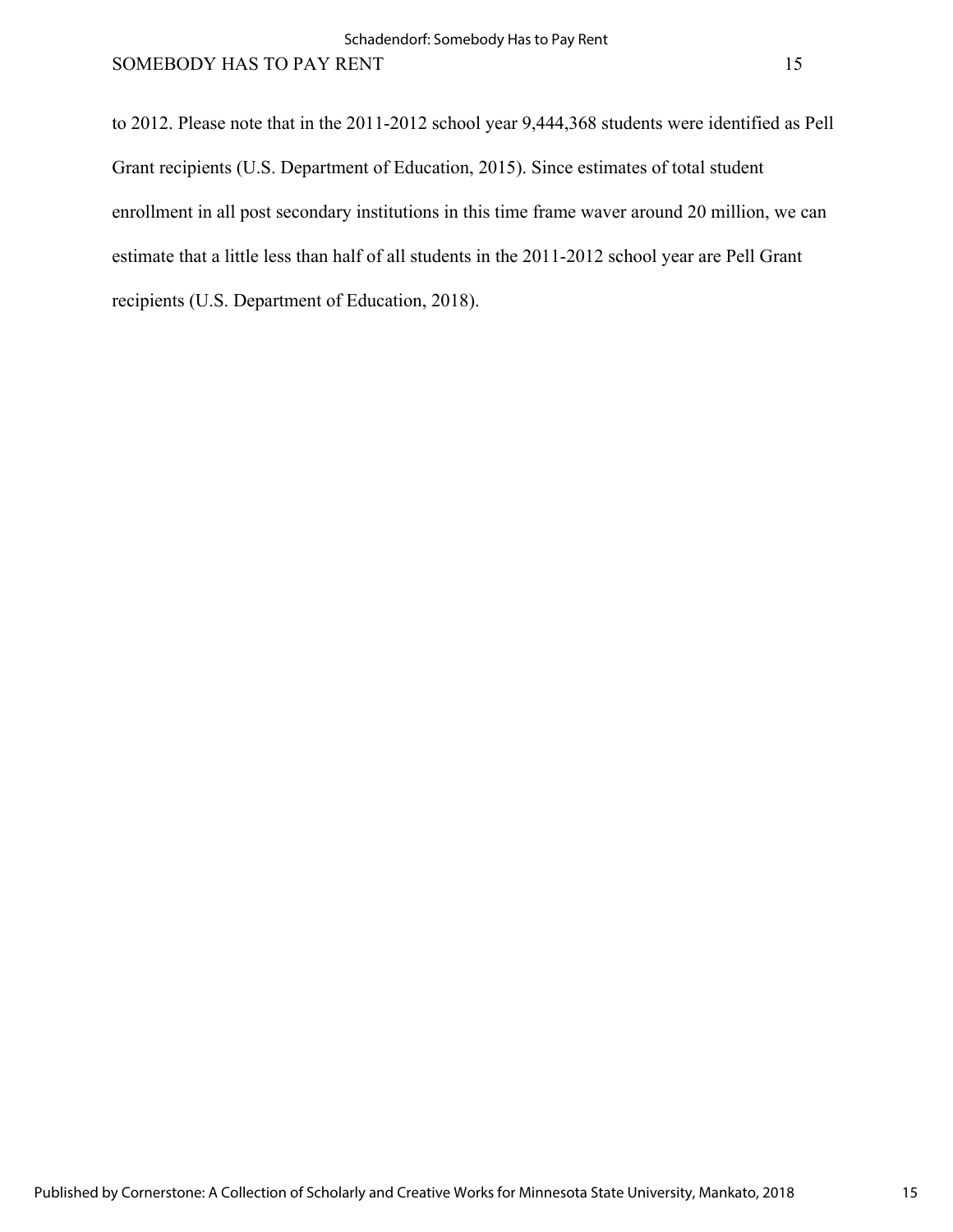Table 1:

| <b>Selected Characteristics</b>                | <b>Percent with Pell Grant</b> |
|------------------------------------------------|--------------------------------|
| Age                                            |                                |
| 23 or younger                                  | 37.8                           |
| 24-29                                          | 48.9                           |
| 30 or older                                    | 43.5                           |
| <b>Sex</b>                                     |                                |
| Male                                           | 36.5                           |
| Female                                         | 44.8                           |
| Race/Ethnicity                                 |                                |
| White                                          | 33.5                           |
| <b>Black</b>                                   | 61.9                           |
| Hispanic (excluding Puerto Rico)               | 50.0                           |
| Asian / Pacific Islander                       | 33.8                           |
| American Indian                                | 54.0                           |
| Other or two or more races                     | 45.2                           |
| Dependent student family income <sup>1</sup>   |                                |
| Lowest 25 percent                              | 79.4                           |
| Lower middle 25 percent                        | 53.3                           |
| Upper middle 25 percent                        | 5.5                            |
| Highest 25 percent                             | 0.4                            |
| Independent student family income <sup>2</sup> |                                |
| Lowest 25 percent                              | 65.9                           |
| Lower middle 25 percent                        | 65.8                           |
| Upper middle 25 percent                        | 40.5                           |
| Highest 25 percent                             | 17.9                           |

<sup>&</sup>lt;sup>1</sup> For dependent students, consists of parents' income<br><sup>2</sup> For independent students, consists of the income of the student (and spouse if the student is married).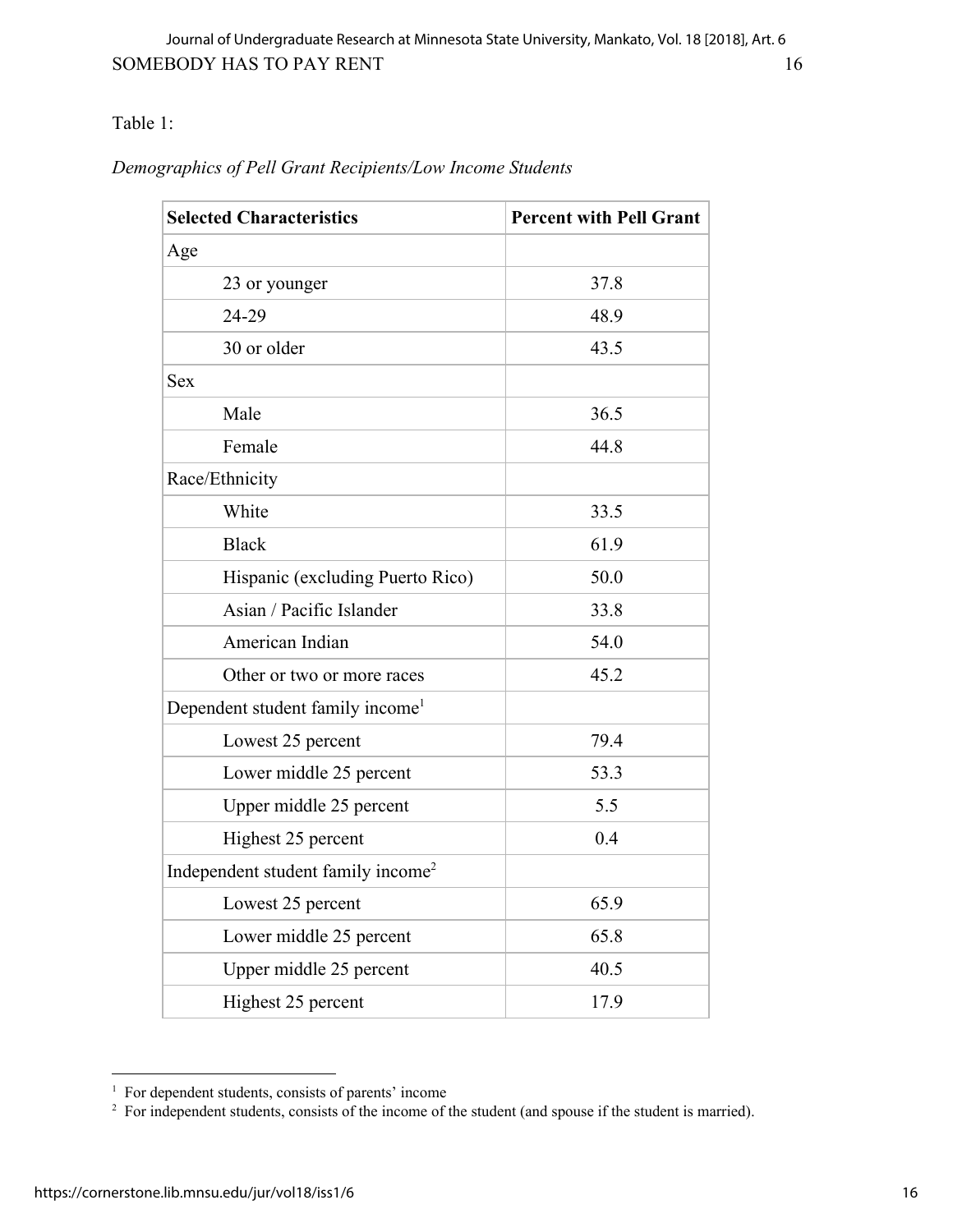*Note:* Adapted from: U.S. Department of Education, National Center for Education Statistics. (2015) *Trends in Pell Grant Receipt and the Characteristics of Pell GRant Recipients: Selected Years, 1999-2000 to 2011-12*, (NCES 2015-601).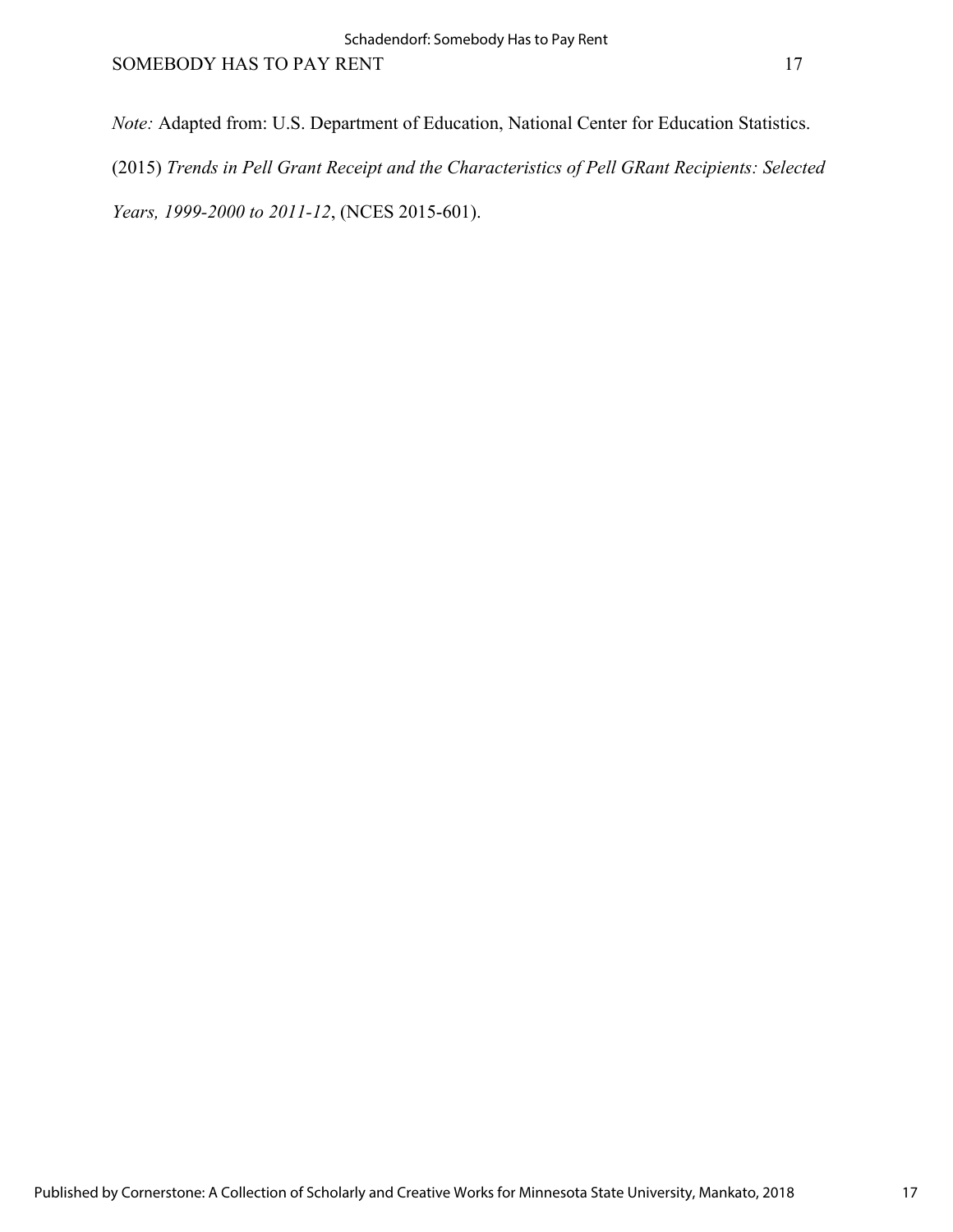#### **Methods**

The method in which I will be conducting my research will be critical autoethnography. In this section I will explore both autoethnography and critical theory as independent forms of research and analyzation, then outline how I will utilize them for my own purposes.

## **Autoethnography**

Autoethnography is a rebel child of research methods, rejecting the typical quantitative preference for knowledge and instead regarding research as, "a political, socially-just and socially-conscious act (Ellis, Adams, & Bochner, 2010, p. 1)." Often described as a combination of autobiography and ethnography, autoethnography is at once both artful and informational.

On its autobiographical side, autoethnographies hope to capture truthful past experiences actually lived by the author. These experiences are typically significantly important to the author's life or identity, and have proven to be transformative for the author in some way. They are not typically written as a form of research, but instead to be enjoyed, reflected upon, and admired. Autobiographies are also incredibly dependent on how skillfully they are written. They employ the use of colorful language, aesthetic writing style, and engaging to readers (Ellis, Adams, & Bochner, 2010).

What makes an autoethnography different from an autobiography however, is the ethnographic context it is examined in. Ethnography, whose origin lies in cultural anthropology, is, "...the study of, writing about, and or a description of (graphy), people or folk (ethno) (Croucher & Cronn-Mills, 2015, p. 134)." When conducting ethnographic research, it is necessary to become a participant observer. Participant observers actually engage in the culture they are studying, and record data about the culture around them and their role in it. The purpose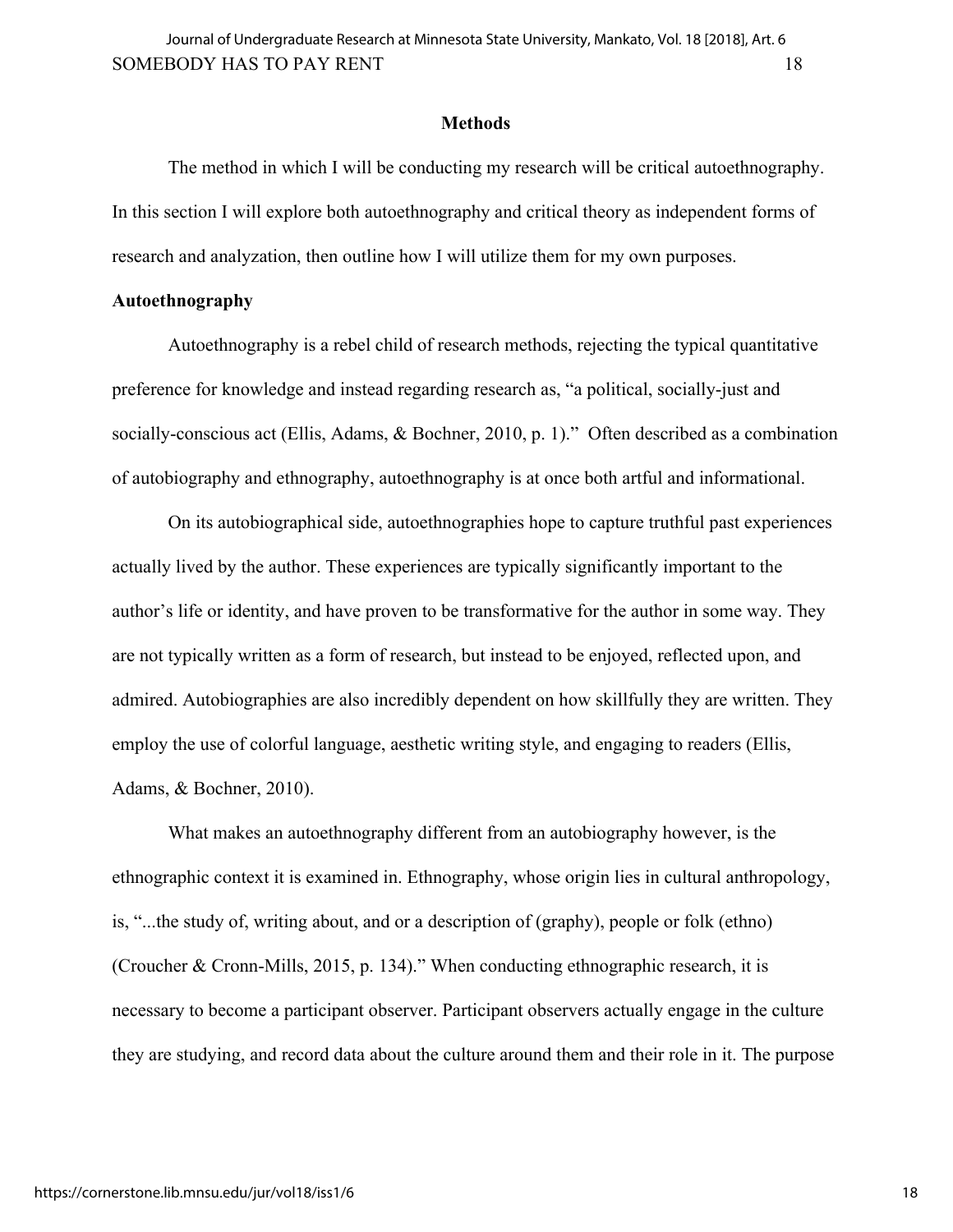of ethnographic research is to better understand a culture for the benefit of both insiders and outsiders of the culture (Ellis, Adams, & Bochner, 2010).

The process of writing an autoethnography typically starts with a researcher pinpointing, "...patterns of cultural experience (Ellis, Adams, & Bochner, 2010, p. 3)." Obviously since this is an autoethnography these cultural experiences must be something that has personally impacted the researcher's life. Autoethnographies also take into account the cultural events and setting relevant to the experience being described, and reflect on their place within those bounds. Along with relating their story to a bigger picture, a key part of autoethnographies is the integration of theory into the storytelling in order to analyze and learn from a cultural experience (Croucher & Cronn-Mills, 2015).

# **Critical Theory**

The main theory I will be integrating into my own autoethnography will be critical theory. The use of critical theory to analyze culture is also known as a critical cultural critique, and typically focuses on issues related to oppression and power. The purpose of applying critical theory to any subject is to first, identify a issue to critique, discuss why it is an issue, and ultimately aim for, "...improving the condition of humankind (Dimock & Cole, 2016, p. 297)."

While there are many different versions of critical theory, when discussing class many critical theorists turn towards Marxist theory as a lense with which to criticize. I will take from various theories within the critical paradigm for my research, but since my experience focuses on class power dynamics, Marxist theory will be particularly applicable. In particular, Marxist theory asserts that those in society who hold the money and power (bourgeois) will always act in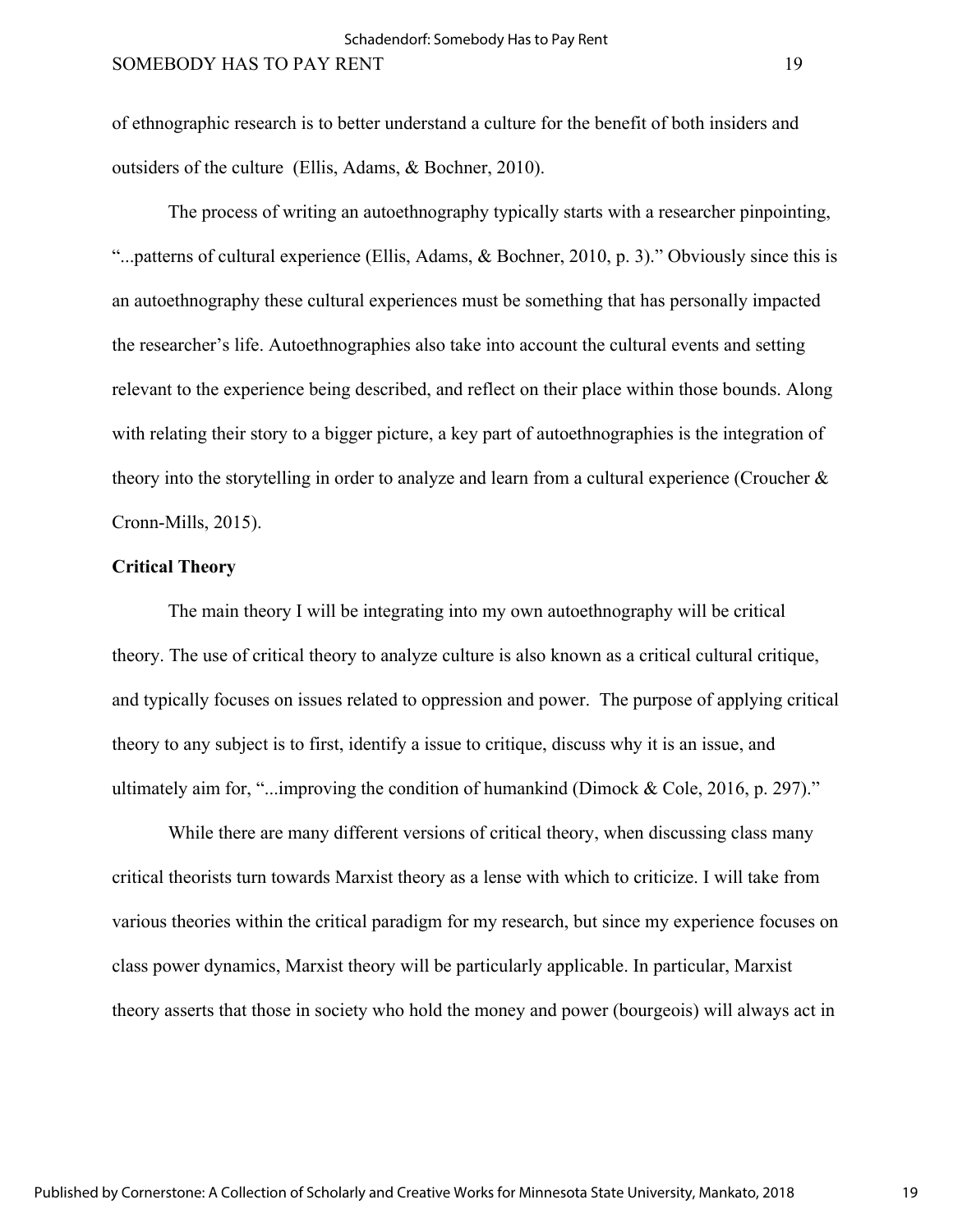# SOMEBODY HAS TO PAY RENT 20 Journal of Undergraduate Research at Minnesota State University, Mankato, Vol. 18 [2018], Art. 6

their best interest to keep themselves in that position. In doing so, they oppress marginalized members of society that do not have much money or power (proletariat) (Dimock & Cole, 2016).

In her critical autoethnographic discussion of class and academia, Robin Redmon Wright (2016) points out the irony of using critical theory, a paradigm often used to discuss the oppression of the working class, in contexts so often entirely inaccessible to the working class, such as academic papers. She points out that autoethnography is much more accessible to the working class, and incorporating critical theory into it therefore makes much more sense. As my autoethnography is on a similar topic, I too find the appropriateness in writing about class in an easily digestible form.

At the time of writing this autoethnography, I have been and am still currently experiencing the cultural phenomenon I will describe and analyze. I will only describe my past experiences as a low income university student, occurring between my freshman year of college until the first semester of my senior year. This is in order to provide a more concise story, given that I've had more time to reflect on my past experiences. The recurring negative experiences I have had as a low-income student in my chosen field of study is the pattern of cultural experience I have observed, and I will be taking into account the cultural context surrounding the nature of higher education and the pursuit of education by low-income individuals. In doing this, I will also analyze my experiences through critical theory, and identify where the power dynamics in my own academic life were abused, and how my academic program oppresses those from lower class backgrounds. In doing so, as is the point of critical theory, I hope to improve the conditions that other students from a similar socioeconomic background may face.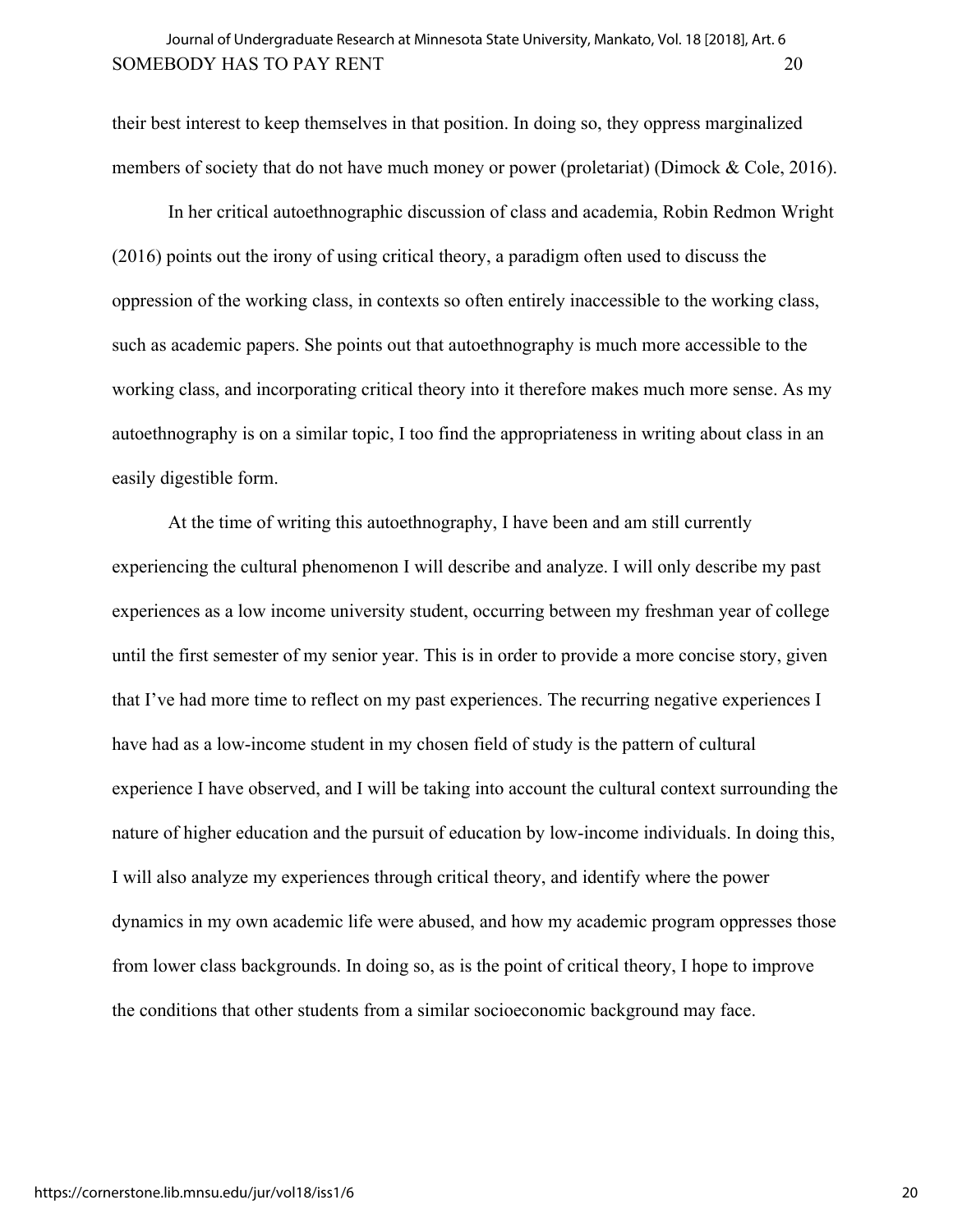## **The Autoethnography**

From 2014-2018 I attended a public state university where I graduated with a B.S. in both Marketing and Communication Studies. All four years of school I was considered a low income student, and Pell Grant recipient. I worked my way through all four years, averaging 30-40 hours a week at whatever job or jobs I held, and took maximum credits for nearly every semester of school. During my time, I experienced how class affects relationships, opportunity, and my place within higher education.

When writing this autoethnography, I relied solely on memory and reflection. I began by creating a timeline spanning my freshman year to senior year, and pinpointed the most memorable experiences I had relating to my status as a low income students. From this timeline, I chose only those which had been the most pivotal in my development, and which I remembered the details of most reliably.

#### **Freshman Year, Fall Semester**

When I began university, I quickly found that my experiences growing up were not exactly typical. Most of my friends had not worked any job before, and only a couple were currently working at jobs while at college like me. It was during my very first semester that I got a taste of how sensitive the topic of class could be, whether someone was from the lower class, middle class, or upper class. It was during a simple discussion of high school jobs that I first came across a phenomenon I have experienced countless times since, class privilege ignorance.

I was chatting with a friend's boyfriend when I mentioned how I worked a job in high school because I had to have one. The boy jumped on my statement, asserting that he too had to have a job in high school, probably in some attempt to bond with me. When I asked him why he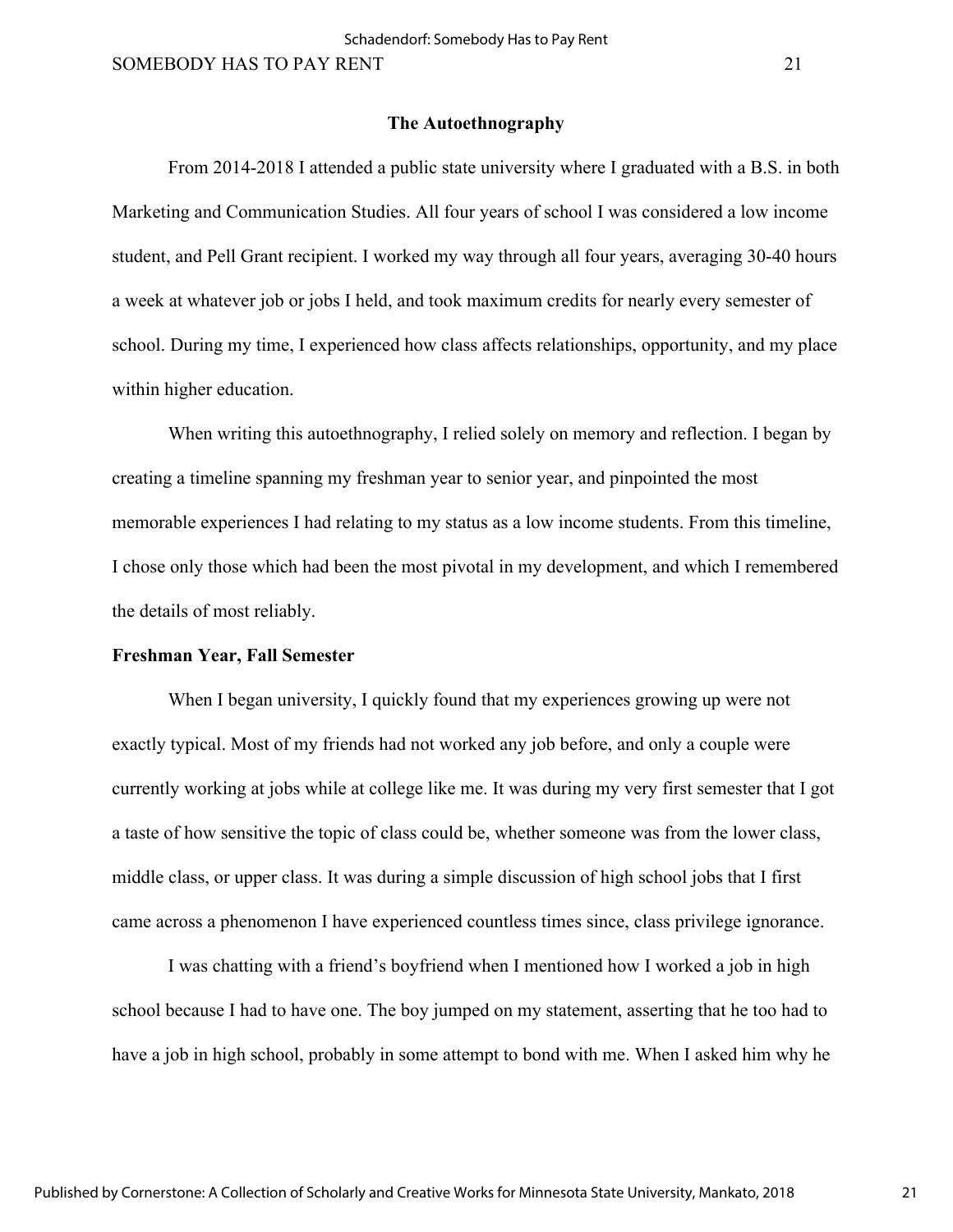# SOMEBODY HAS TO PAY RENT 22 Journal of Undergraduate Research at Minnesota State University, Mankato, Vol. 18 [2018], Art. 6

had to have one, he proudly informed me that his parents required all their children to have a part time job in high school to teach them responsibility, and had to work, "at least 10 hours a week." I was confused and a bit stunned. This did not fit my definition of "had to".

"That's not really what I meant when I said I had to have a job," I explained, "I had to have a job because that was the only way I would have any money, and I sometimes helped my parents to pay bills." He was immediately offended, asserting to me that he was in the exact same situation, because his parents made him have a job. "Had to is had to," he kept repeating.

Later that year I found out he lived in a half million dollar house, and his parents paid his rent and gave him a monthly allowance for staying in school. He still asserted he understood my situation. He would be the first to do this, but not the last.

# **Junior Year, Spring Semester**

In the second semester of my junior year in college I took a class on finance that was required core curriculum for one of my majors. Although the actual logistics of the class, essentially memorizing and reciting basic accounting formulas, did not excite me- I was thrilled to finally be receiving some kind of formal education on a topic which had been so influential in my own life; money.

I knew quickly that something was wrong in this finance class. It was in the third class of the semester that I first felt a wave of panic, starting from my heart and radiating out to every inch of my body- tears actually welling in my eyes. As I watched this professor write on the board and lecture conservative economic principles at all of us, I felt like I had somehow caught dyslexia and had a stroke at the same time. I understood nothing, these terms were all things I had never heard of. I spent a month in that class wondering what had gone wrong so quickly,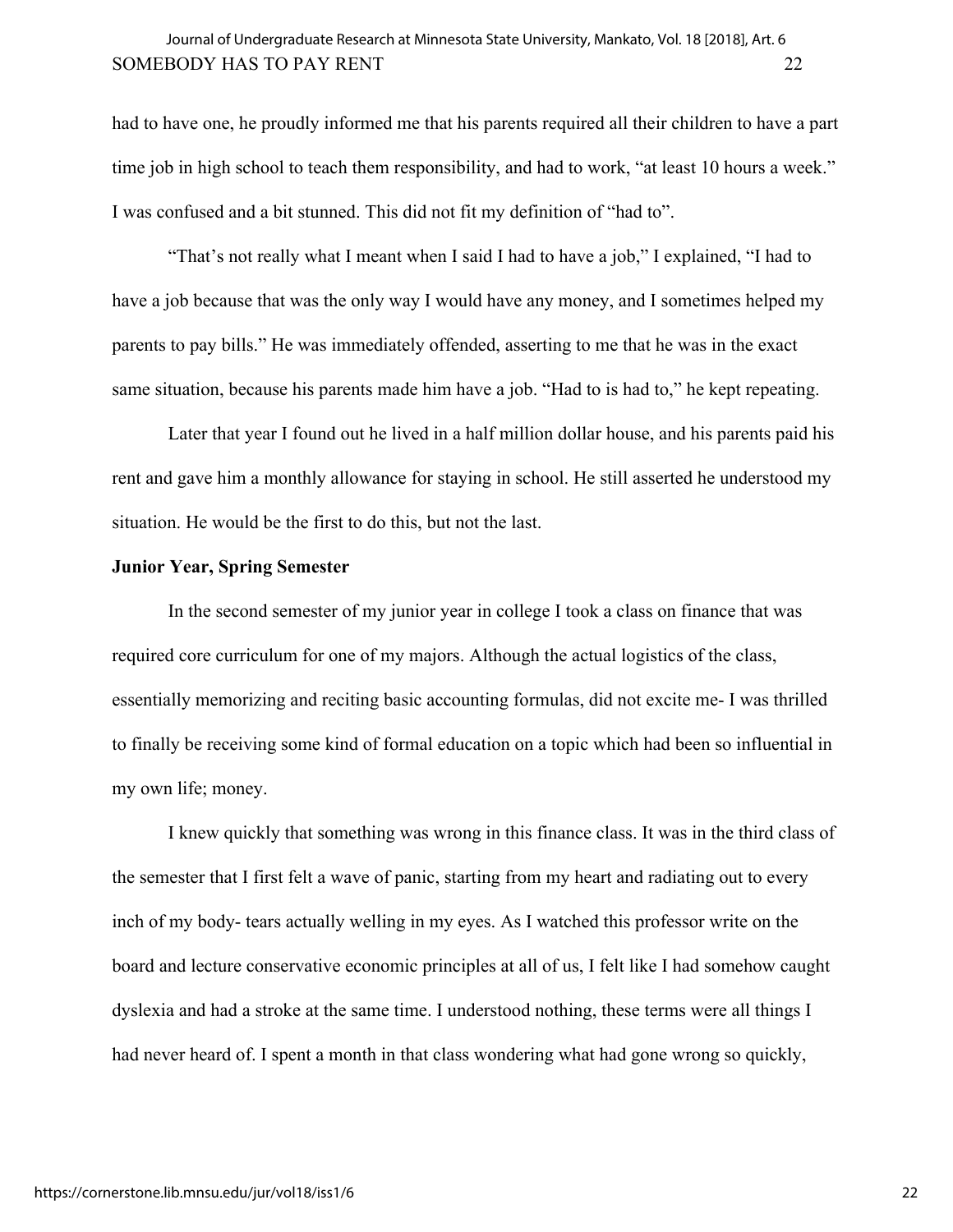perhaps I didn't take a prerequisite class that I should have or maybe everyone else was having just as much trouble. Neither of those would turn out to be the case. It wasn't until some time after that first month mark that I realized what was happening. After finishing up one chapter and moving onto the next, the professor was interrupted by a student asking if we were skipping the chapter focusing specifically on stocks.

"Yes," he replied, "If you want to learn more about stocks, just ask your parents."

I wasn't having a stroke, and I didn't suddenly develop dyslexia. I just didn't come from money, and even though I probably worked more and earned more of my own money than any other student in that classroom- most had 20+ more years of experience having access to money. More money than I had ever had, maybe would ever had. Things quickly began falling into place pretty well after that, as I began listening to the things the professor was saying in between the actual content of his lectures. He loved to take on complicated and polarizing social issues, and very quickly spout out a simplified conservative view on the matter from a solely economic viewpoint. He'd do this so quickly, then move on that I think most people hardly noticed or hardly cared. Some examples include; immigration was simply bad for the U.S. economy, and as a result, so were immigrants; or that college shouldn't be paid for by the government because he didn't want his tax dollars going to "useless" arts and humanities degrees.

 By the end of the semester, the panic hadn't stopped coming when I was in class, but it was now often accompanied by slow boiling rage in my gut. It stopped me from asking questions or seeking help, as every time I went to open my mouth I felt like I would cry or scream in my frustration. I was barely receiving a C in the class, the worst grade I had ever gotten in college. I would have considered dropping the class and taking it in the summer from another professor, if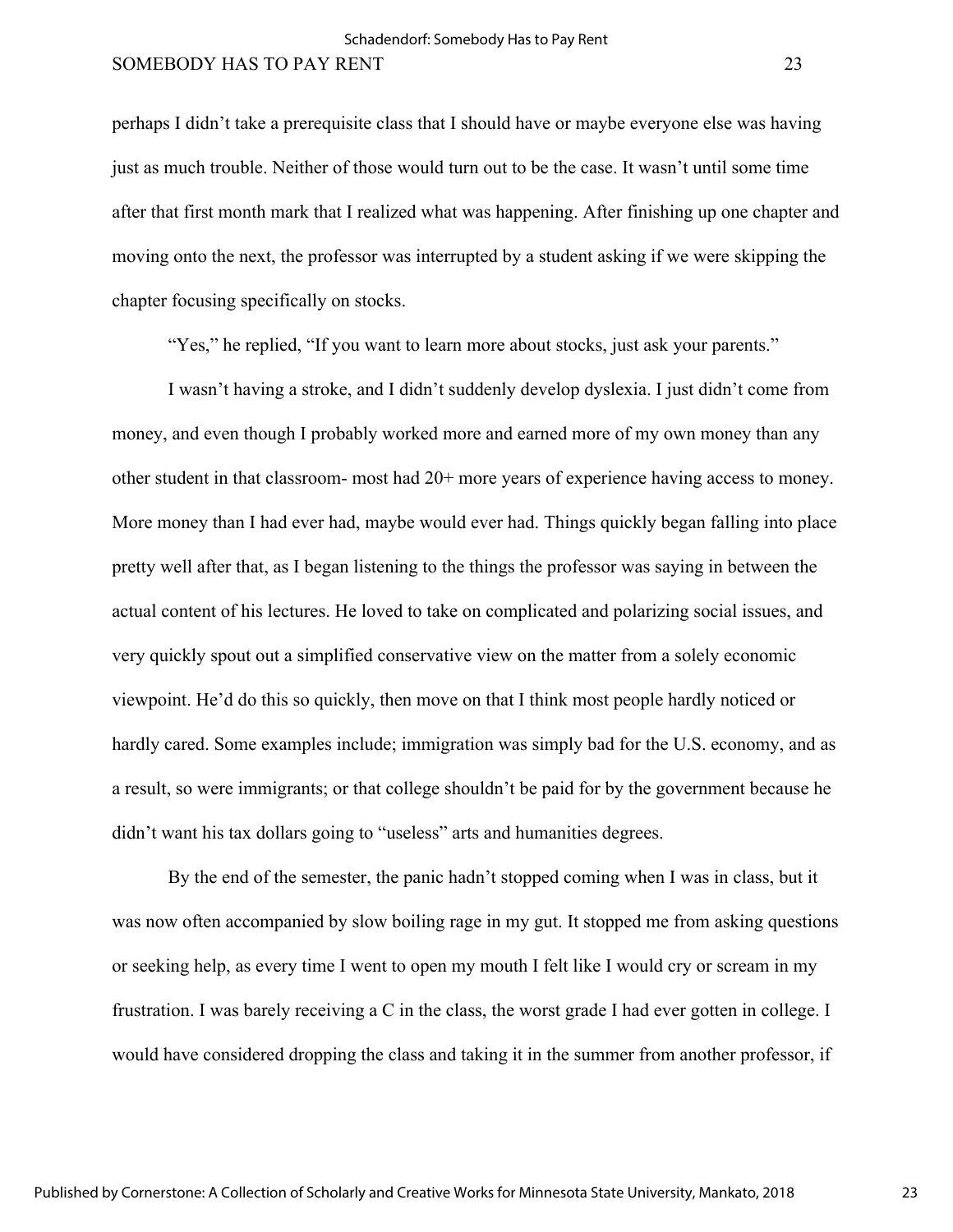it wouldn't have been for this professor's constant teasing to the class that those who weren't doing well should just drop out of the class, and then drop out of college. I may not have inherited wealth from my parents, but they both passed down an "I'll show them" nature that made me rich in stubbornness.

So towards the end of the semester, when I had missed a small online assignment, worth few, but by now very precious, points- I decided to replace my pride with my obstinate desire to pass this class, and scheduled a meeting after class with my professor. His topic for ranting of the day was minimum wage. If anything, he believed, the minimum wage should be lowered. Those of my classmates dressed in designer brands, who I imagined only worked for their mother's and father's businesses in the summers making double minimum wage through sheer nepotism, nodded solemnly in agreement. Class ended, I walked to my professors office and waited for him to arrive. He was chipper and friendly from the moment he showed up, as though he didn't spend nearly every class instructing students such as myself to just quit school and give up.

I explained to him that I had missed the deadline for the assignment as I had been working, and wanted to know if I could get an extension on the deadline. I bargained with him, telling him I wouldn't mind taking half points since I took full responsibility that I should have planned better and gotten the assignment done before my shift.

"Or," he spoke playfully, "You should prioritize school over work."

For the first time I had been in his presence, that gnawing feeling of panic and anxiety disappeared, giving way to only the anger. He smiled at me, and logged into his computer to check the assignment submission pages for the one I had missed.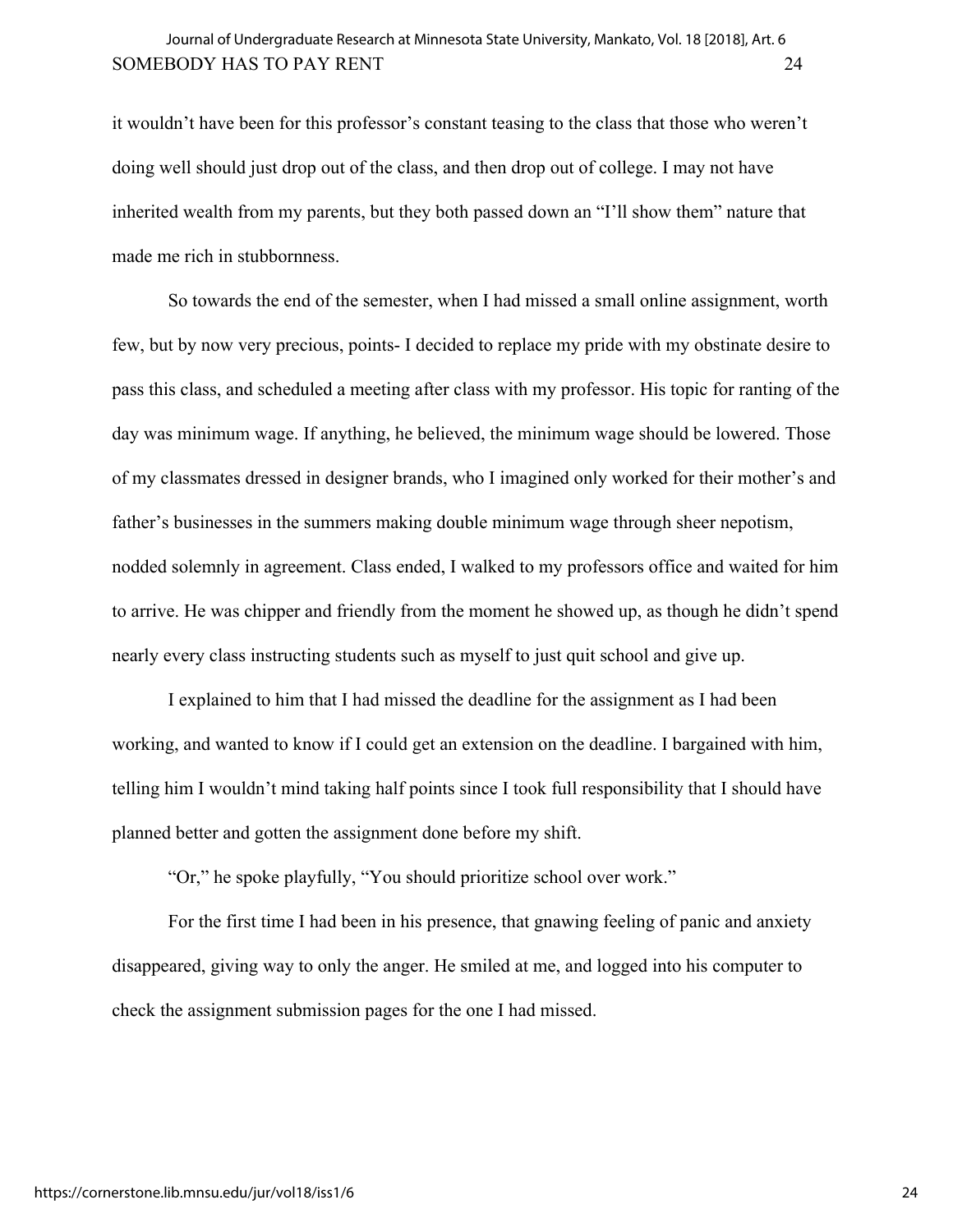"It's a bit hard," I say, not an ounce of nervousness in my voice, "I prioritize both, but I also work 35-40 hours a week so it's not easy."

This is the first time I see him without the cocky smile and quick witted retort. He stops scrolling, and looks up from his computer screen, "Why," he asks with a genuinely puzzled expression on his face, "on earth do you work 35-40 hours a week as a full time student?"

In my daydreams I had imagined this moment, this opportunity to rip him apart and put him in his place. I would tell him everything about myself, make him face not just the economic effects of the subjects he lectured on every day. I did not have the opportunities that other kids did, I would say. I cannot ask my parents about stocks they do not know a thing about them, I do not have connections to successful business owners that could give me well paying college jobs, I cannot afford to take on a full time no-payment internship to gain that experience, I do not have access to a parent's Amex black card to put my textbooks on, I cannot go on a spring break trip, I don't have the money and I can't take that time off work, I have not been to my hometown in 6 months, I have to work, but all that comes out is,

"Somebody has to pay rent. And it's me, and I have to work."

He says nothing, but smiles at me, clicking buttons on his screen to reopen the assignment I have missed. I cannot help myself but to give back to him one of the witty retorts he always adds on to his rants,

"And boy," I say, "it sure would help if I made more than minimum wage."

His smile wavers for a moment, but only a moment. He turns back to me, and simply says, "I've reopened the assignment for another couple days. I'll give you full points if you get it done."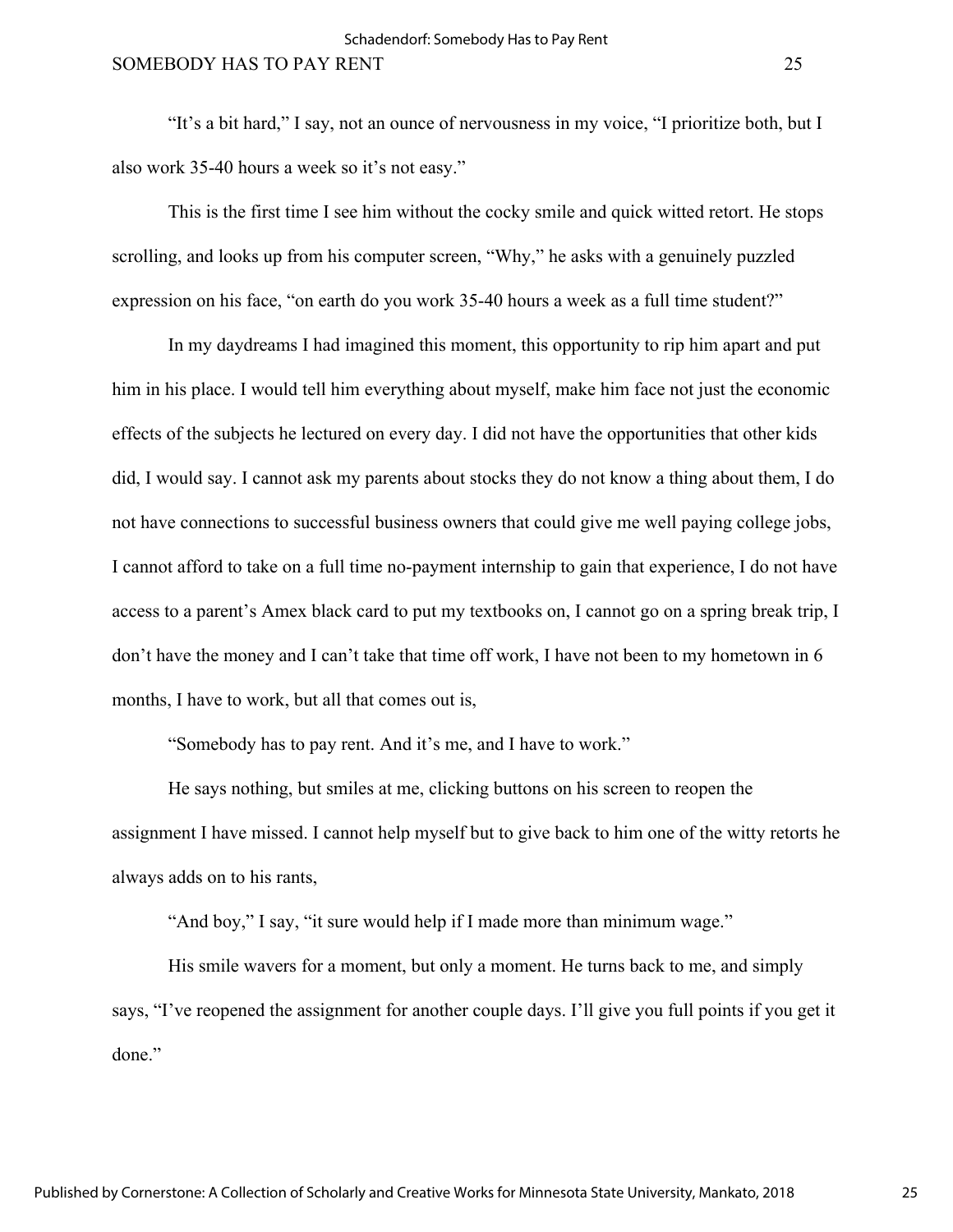I'm sure he feels as though he's bought himself a ticket to heaven with such a good deed. I thank him, and leave. I go home, I change for work. I finish the assignment late that night, and I pass the class at the end of the semester. I have to, I cannot afford to be in school another half a year.

# **Senior Year, Spring Semester**

Typically, I rarely bought textbooks during my time in college. I found, as many students do, that there were plenty of teachers that loved to assign them, never use them, and presumably make away like a bandit on kickbacks they received from a publisher for requiring their book. The one type of textbook that I always had to purchase however, were digital books that included assignment material that could only be completed online. These books enraged me, as even if we only had one assignment due from them, the only viable option was to purchase access to the digital book. You could not share, steal, or rent these books- you were stuck shelling out that money. Sometimes they made sense to assign for the class. Most of the time, they did not.

During my last semester of college, I had a class that took the cake on unnecessary textbook greed. I had a professor assign us learning materials that totaled over \$400 all together, and \$350 of that were digital textbooks or programs that could not be rented, borrowed, or found for cheaper options. When the professor told the class this, she didn't even bat an eye, and neither did the rest of my classmates. The only objection I heard was a nearby classmate whisper under her breath, "Great, now I'll have to call my mom for her credit card."

I felt like I was going to throw up at the thought of having to come up with that money. I seemed to be the only one. At this point I wasn't surprised at the difference in my reaction and my classmates. I ended up putting it all on my own credit card to give myself more time, and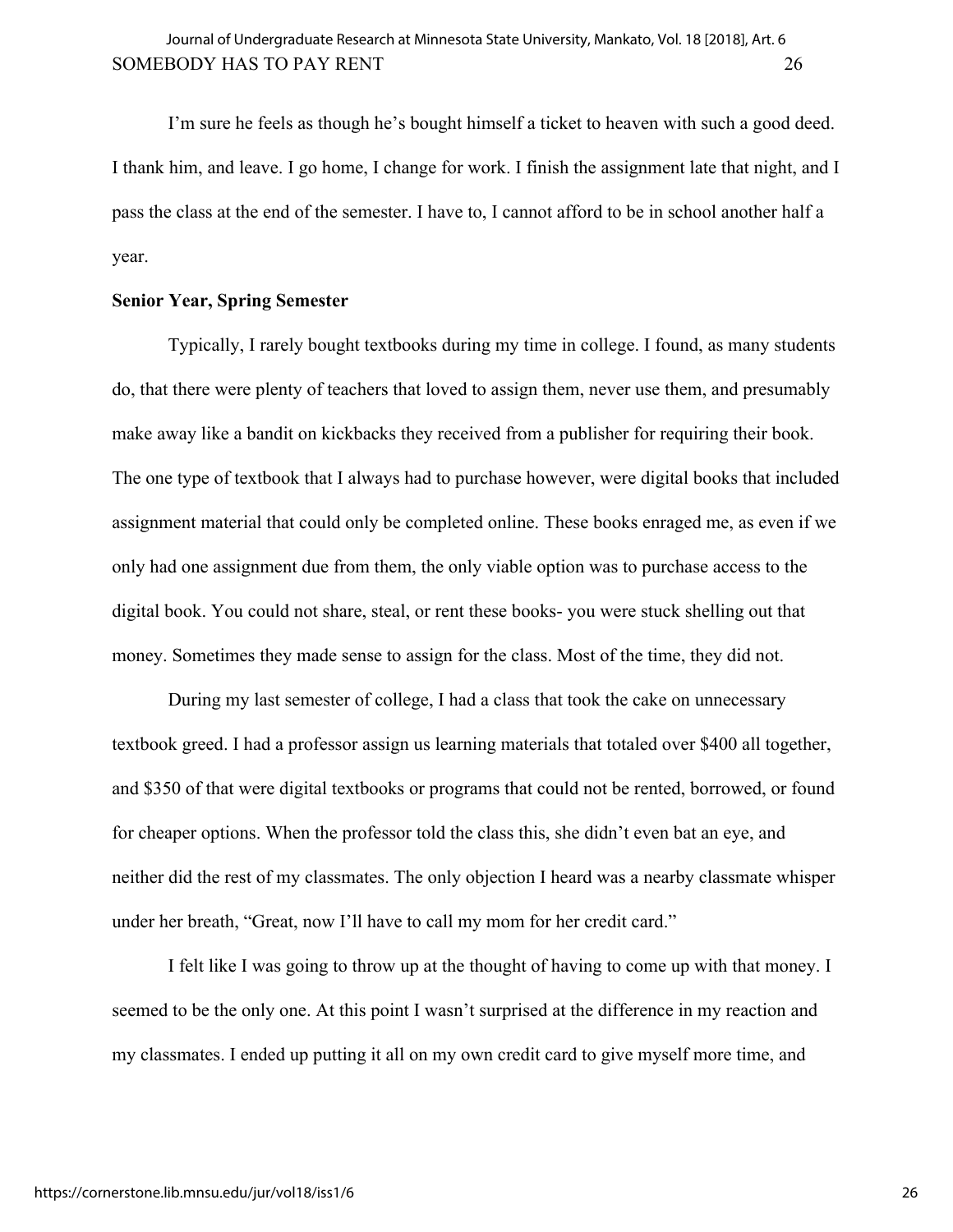working extra hours to pay that off at the end of the month. I do not feel like these products helped me learn, gave me an advantage, or served as anything more than another professor getting the opportunity to pat themselves on the back for implementing new features into their classroom. I wonder, how often had I suffered already, and would suffer in the future, for so little reason?

# **Conclusion**

Though low income students face plenty of hardships, one of the worst for me was the class boundaries I felt in even my day to day interactions between both peers and professors or faculty. I don't know how to fix classism, or how to teach those around me empathy. I do know that the loneliness and isolation I faced as a low income student was something that could have been avoided. Further research must be completed on how low income students present their status, and how these students can find each other without stitching a scarlet letter to their chest.

I hope that this paper, and my autoethnography, creates some level of visibility for low income students. It is a resource now that I myself did not have access to, but it is far from perfect. A step in the right direction, but a long road ahead.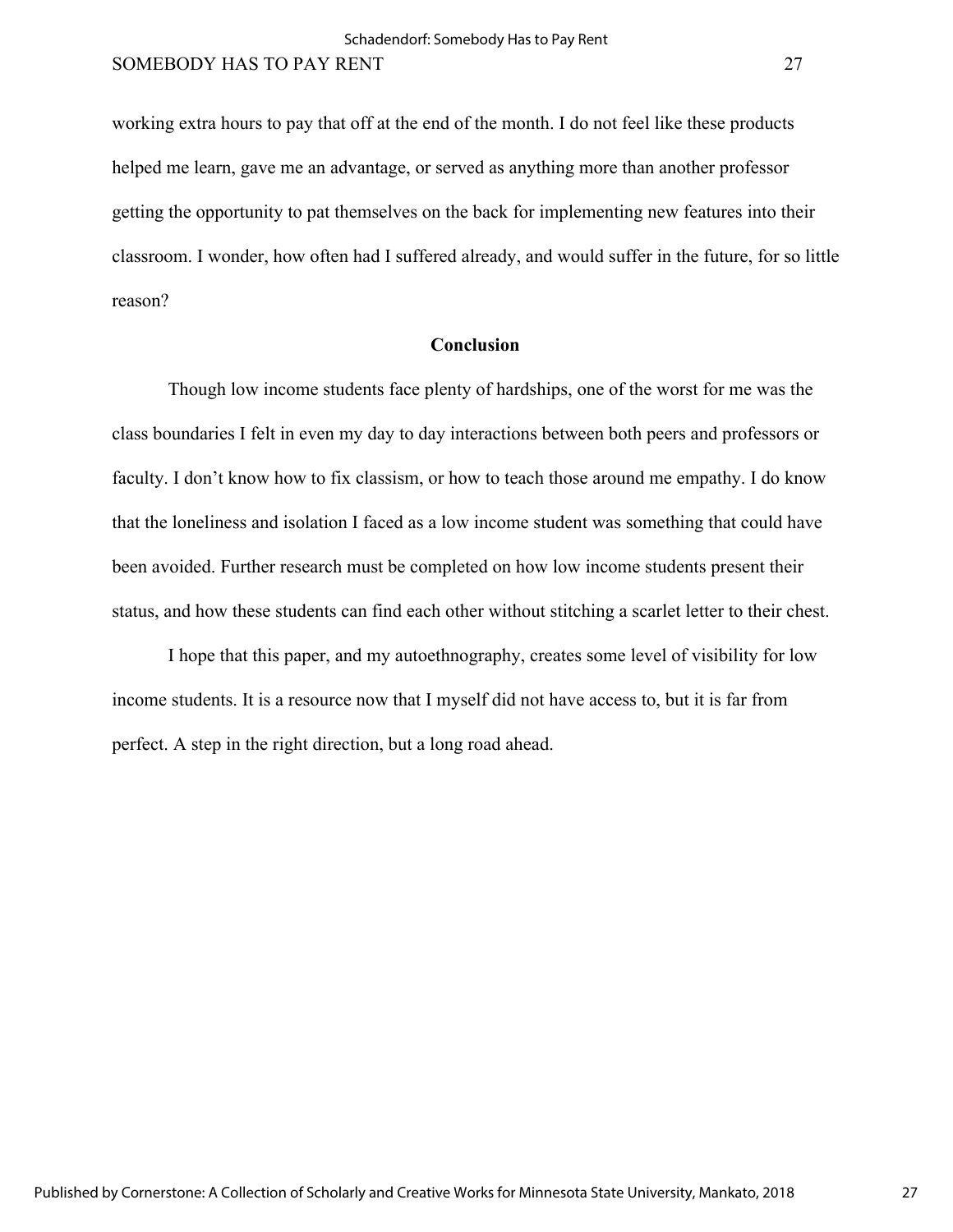## **Reference Page**

Berg, G. A. (2010). *Low-income students and the perpetuation of inequality : higher education in america.* Taylor & Francis Group.

Bigelow, B. & Sanchez, A. (2012) Foreword: Adam Sanchez interviews Bill Bigelow. In J. Bale & S. Knopp, *Education and capitalism; struggles for learning and liberation.* (pp. ix-xvii)*.* Chicago, IL: Haymarket Books

- Croucher, S.M. (2016). *Understanding communication theory: a beginner's guide*. New York: Routledge
- Croucher, S. M., & Cronn-Mills, D. (2015). *Understanding communication research methods: a theoretical and practical approach*. New York: Routledge.

Dimock, J. P., & Cole, K. K. (2016). The critical approach to theory. In S.M. Croucher, *Understanding communication theory: a beginner's guide* (pp. 288-319). New York: Routledge.

- Ellis, C., Adams, T., & Bochner, A. (2010). Autoethnography: An overview. *Forum qualitative sozialforschung / forum: qualitative social research*.
- Fiske, S. T., & Markus, H. R. (2012). Facing social class. New York, NY: Russell Sage Foundation
- Goodall, Bud H.L. (2001). *Writing the new ethnography.* Walnut Creek, CA: AltaMira.
- Grubb, W.N. & Lazerson, M. (1982). *Broken promises: How Americans fail their children.* New York, NY: Basic Books.
- Judson, K. & Taylor, S. (2014). Moving from marketization to marketing of higher education: the co-creation of value in higher education. *Higher Education Studies*, 4(1).